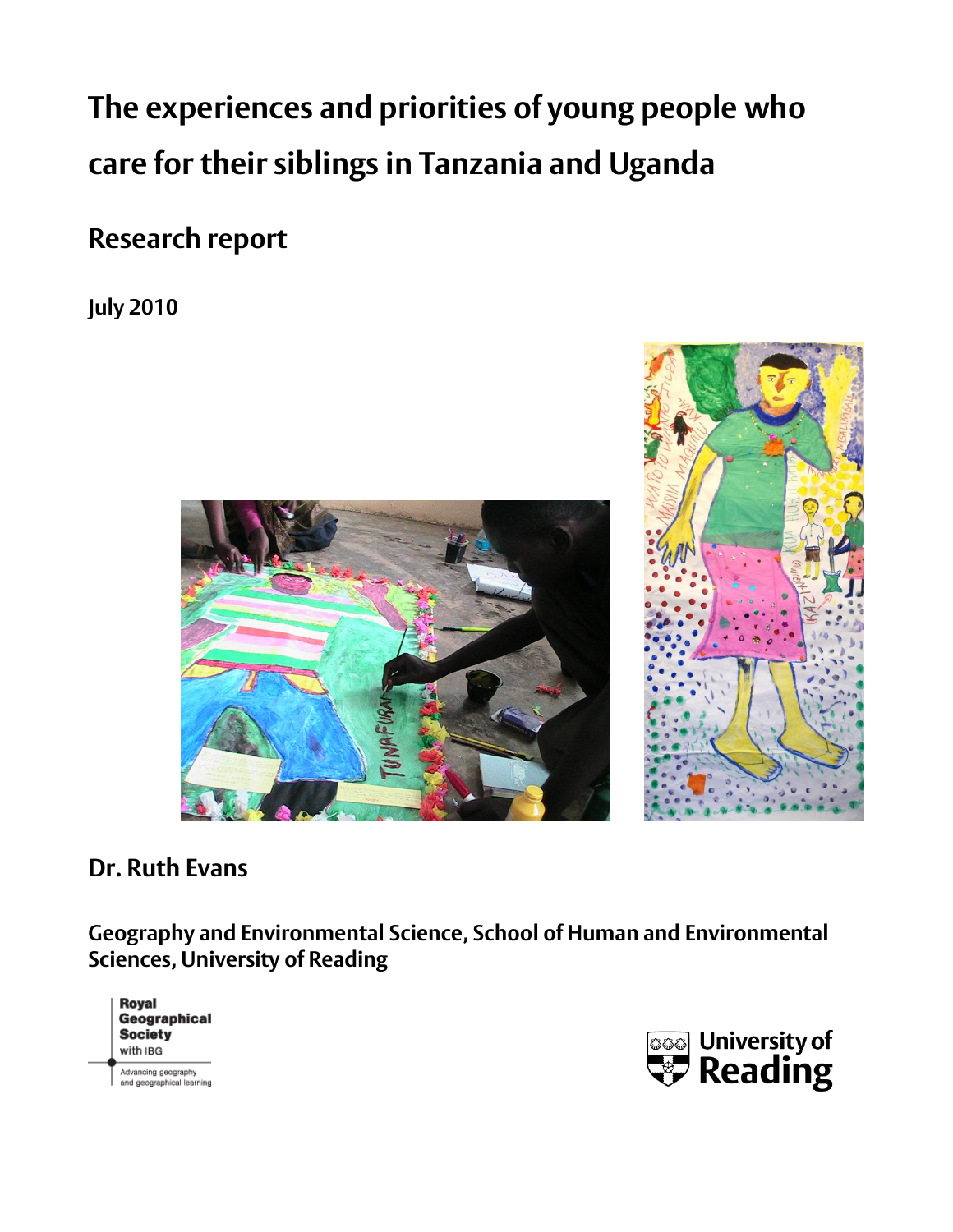# **Contents**

| 3                                                       |    |  |  |  |  |
|---------------------------------------------------------|----|--|--|--|--|
|                                                         |    |  |  |  |  |
| 4                                                       |    |  |  |  |  |
| 4                                                       |    |  |  |  |  |
| 5                                                       |    |  |  |  |  |
|                                                         | 6  |  |  |  |  |
| 4.                                                      | 7  |  |  |  |  |
| 5.                                                      | 8  |  |  |  |  |
| 6.                                                      | 11 |  |  |  |  |
| 11                                                      |    |  |  |  |  |
| 14                                                      |    |  |  |  |  |
| 14                                                      |    |  |  |  |  |
| 6.4 Social lives and involvement in the community<br>15 |    |  |  |  |  |
|                                                         | 16 |  |  |  |  |
| 17                                                      |    |  |  |  |  |
| 18                                                      |    |  |  |  |  |
| 22<br>9.                                                |    |  |  |  |  |
|                                                         | 23 |  |  |  |  |
| 25                                                      |    |  |  |  |  |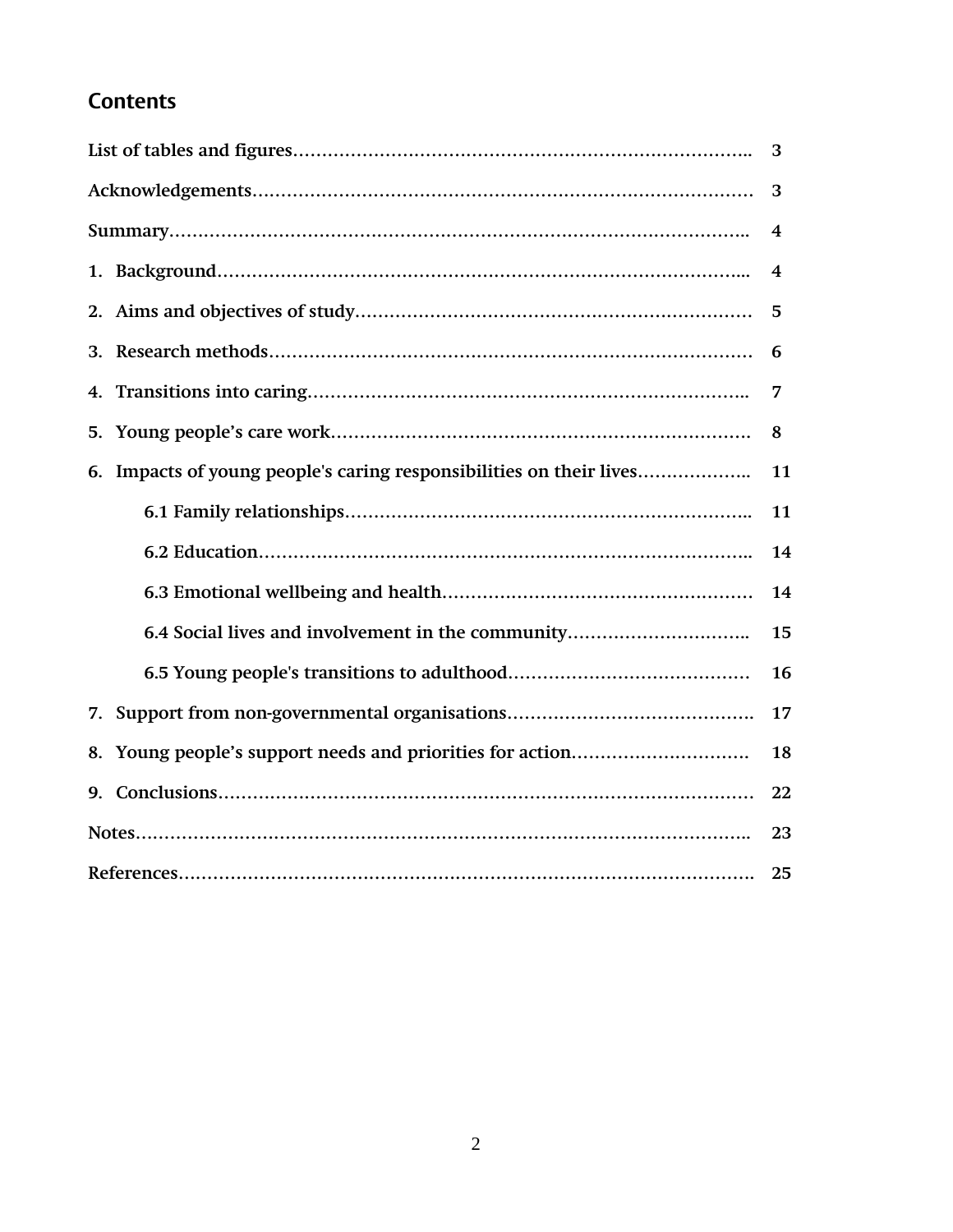# **List of tables and figures:**

| <b>Table 1:</b> Young people's caring activities in sibling-headed households                                                                                                                  | 8  |
|------------------------------------------------------------------------------------------------------------------------------------------------------------------------------------------------|----|
| <b>Table 2:</b> Average number of hours per week of unpaid care work of young people<br>living in sibling-headed households, by gender and position in household                               | 9  |
| <b>Table 3:</b> Needs identified by young people living in sibling-headed households,<br>ranked in order of importance to the young people across the three research<br>locations              | 19 |
| Table 4: NGO and community members' suggestions for ways to improve support<br>and address the difficulties faced by young people caring for their siblings in sibling-<br>headed households   | 20 |
| <b>Table 5:</b> NGO and community members' views of barriers to developing services and<br>support for young people in sibling-headed households and the ways these barriers<br>can be reduced | 25 |
| Front cover: Photographs of art posters to disseminate young people's key messages<br>as part of participatory workshops in Tanzania.                                                          | 1  |
| <b>Figure 1, 1a, b and c:</b> Young people's life size art poster created in participatory<br>feedback workshops in Mbeya, Tanzania (Evans, in press b)                                        | 12 |

### **Acknowledgements**

I would like to thank all the young people, community members and NGO workers who participated in the study. Special thanks to the organisations who helped to facilitate access to participants and hosted the participatory feedback workshops: in Uganda, NACWOLA and ICAFWACE and in Tanzania, Humuliza, KIHUMBE and CCBRT. I am also grateful for research assistance from Germina Sebuwufu, Mbelwa Gabagambi and Judith Nakayiza Mukasa and to Dr. Sophie Bowlby and colleagues at the University of Reading for their support and encouragement. This research was supported by the Royal Geographical Society (with the Institute of British Geographers) with a Small Research Grant and by the School of Human and Environmental Sciences, University of Reading.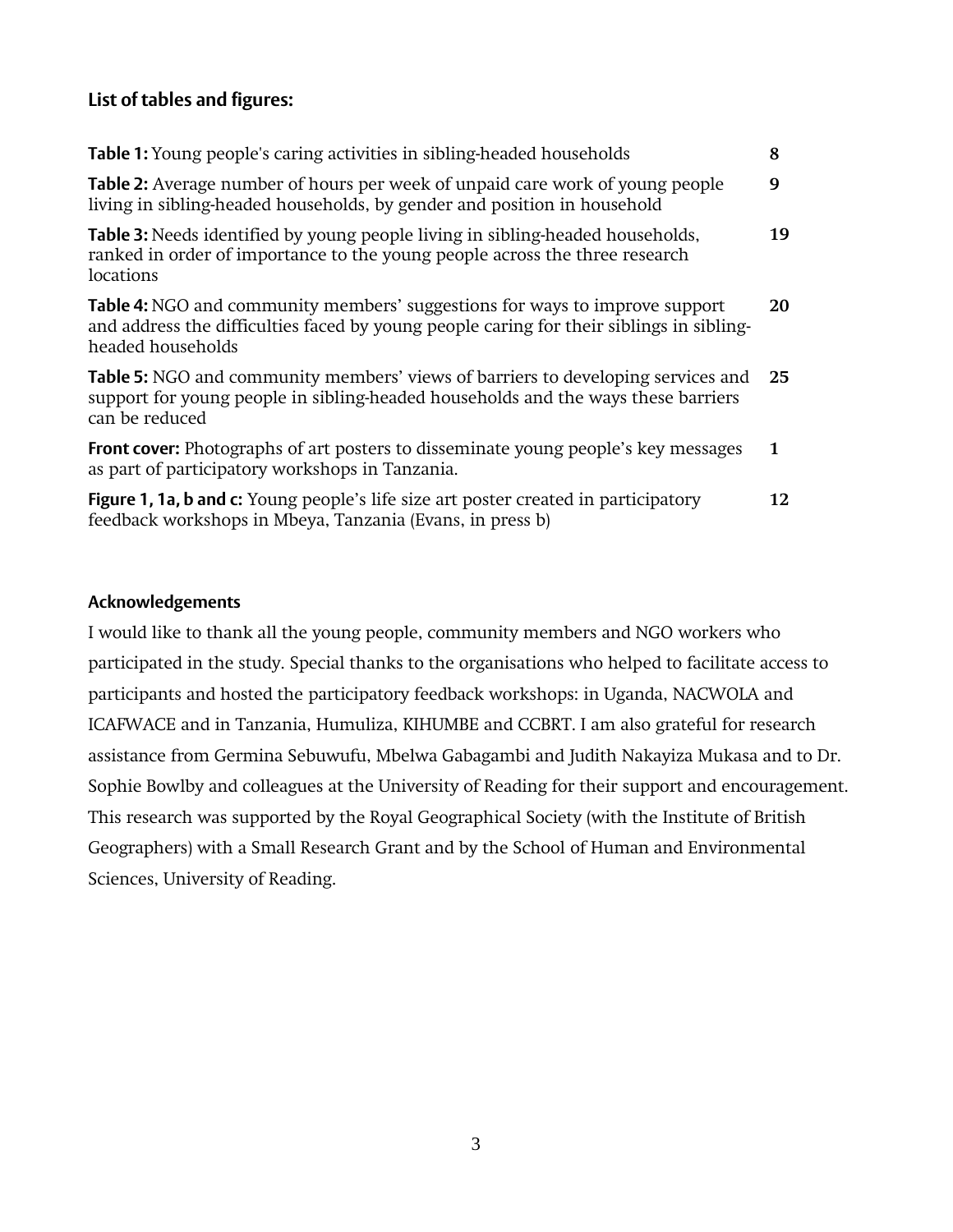### **Summary**

This report presents key findings from a small-scale pilot research project that explored the experiences and priorities of young people caring for their siblings in sibling-headed households affected by AIDS in Tanzania and Uganda. Qualitative and participatory research was conducted with 33 young people living in sibling-headed households and 39 NGO staff and community members in rural and urban areas of Tanzania and Uganda. The report analyses the ways that young people manage transitions to caring for their younger siblings following their parents' death and the impacts of caring on their family relations, education, emotional wellbeing and health, social lives and their transitions to adulthood. The study highlights gendered- and agerelated differences in the nature and extent of young people's care work and discusses young people's needs and priorities for action, based on the views of young people, NGO staff and community members. Meeting the basic needs of young people living in sibling-headed households, listening to young people's views, fostering peer support and relationships of trust with supportive adults, raising awareness and advocacy emerge as key priorities to safeguard the rights of children and young people living in sibling-headed households and challenge the stigma and marginalisation they sometimes face.

### **1. Background**

Since the 1980s, the growing number of child- and youth-headed households in East and Southern Africa has been linked to the impacts of the AIDS epidemic (Foster *et al*., 1997; Ayieko, 1997; Evans, 2005). In Tanzania, an estimated 12% of the 1.1 million children considered 'most vulnerable' lived in child-headed households in 2007 (MHSW, 2006). While the number of children living in child-headed households represents a minority of the total numbers of children orphaned by the epidemic, commentators suggest that the phenomenon is becoming increasingly widespread as numbers of orphans continue to rise in countries like Tanzania and Uganda affected by the 'long-wave impacts' of the epidemic (Foster and Williamson, 2000; Bicego *et al*., 2003). Research has highlighted the residential mobility of orphaned children and suggested that some children face difficulties in adapting to new routines, expectations and relationships in foster households (Urassa *et al*., 1997; Van Blerk and Ansell, 2007). HIV stigma and poverty may result in orphaned children being denied access to schooling, healthcare, inheritance and property, particularly in the case of girls (Barnett and Blaikie, 1992; UNICEF and UNAIDS, 1999).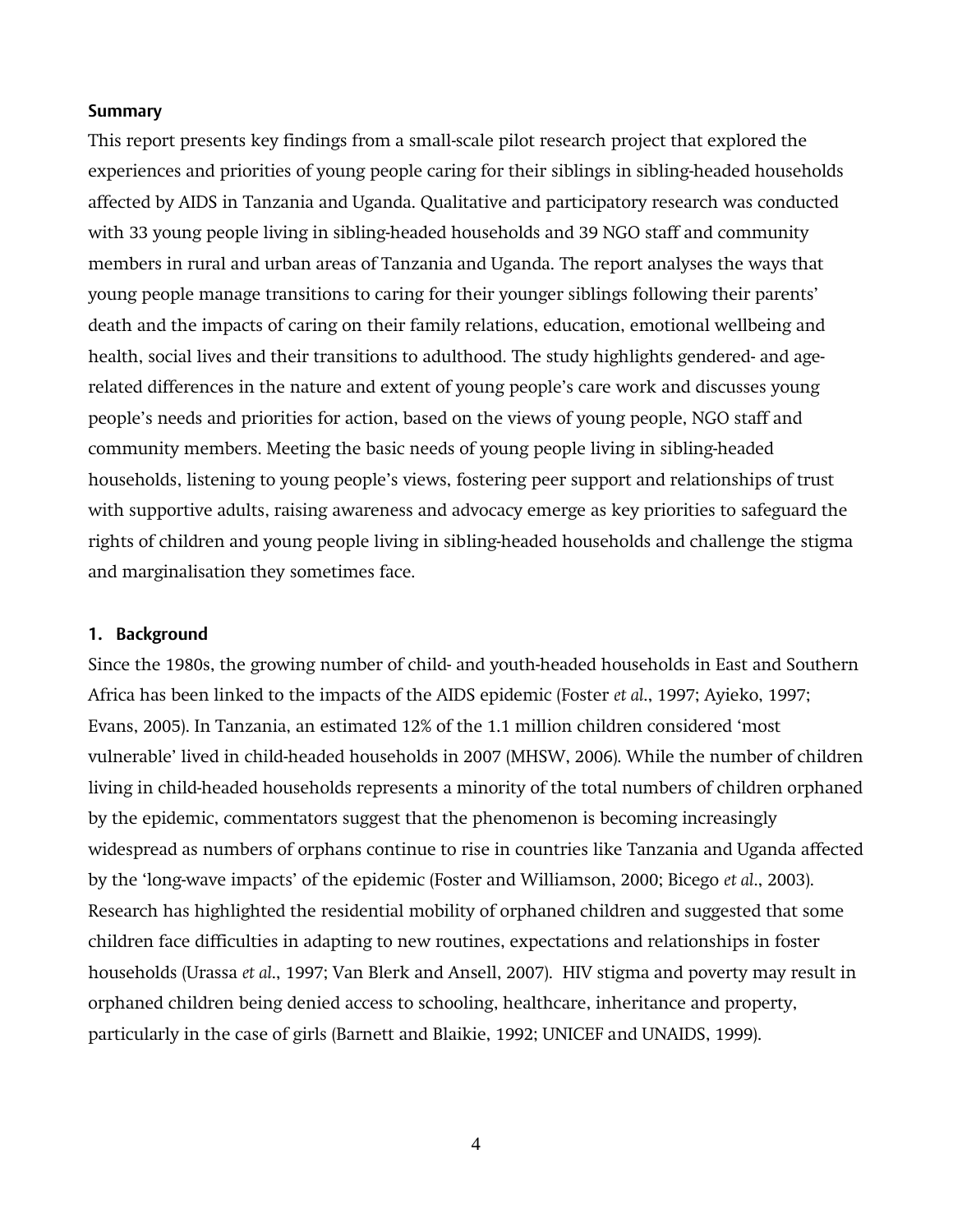Despite the cultural significance of 'sibling caretaking' in many African societies (Cicirelli, 1994; Weisner, 1982), Kesby *et al*. (2006) suggest that the situation of orphaned children growing up in child-headed households in the context of the AIDS epidemic challenges local understandings of childhood as well as universal models. While studies of child-headed households acknowledge young people's resilience and agency in adopting coping strategies, they also reveal the poverty, stigma and marginalisation they may face (Thurman *et al*., 2006; Francis-Chizororo, 2008). Studies from Uganda and Zimbabwe suggest that the success of child-headed households may depend on the age and gender of the eldest sibling, with teenage girls identified as more able to ensure the household's survival due to their early socialization in domestic work (Barnett and Blaikie, 1992; Foster *et al*., 1997). However, in Rakai, Uganda, the majority of child-headed households were headed by boys, although girls were more likely to head households over longer periods than boys and many became young mothers, caring for their siblings and their own young children (Luzze and Ssedyabule, 2004). Despite considerable concern about the vulnerability of orphans living in child- and youth-headed households in Sub-Saharan Africa, few studies have explored young people's socio-spatial experiences of caring for their siblings in these households following their parents' death.

### **2. Aims and objectives of the research**

This pilot research aimed to provide greater understanding of the gendered and age-related experiences and support needs of young people who care for their siblings in sibling-headed households<sup>1</sup> in communities affected by HIV and AIDS in Tanzania and Uganda. The objectives were:

- 1. To gain insight into the experiences and support needs of young people (girls and boys) caring for siblings in sibling-headed households in Tanzania and Uganda.
- 1. To pilot qualitative and participatory research methods with young people, community members and NGO workers in the research locations.
- 2. To prepare an accessible summary of the key findings for research participants in appropriate languages (Kiswahili and Luganda) and facilitate participatory workshops in the research locations in Tanzania and Uganda to engage in active feedback and dissemination with young people heading households, community members and NGO staff.
- 3. To liaise with NGO and other stakeholders in Tanzania and Uganda to develop collaborative relations for future research.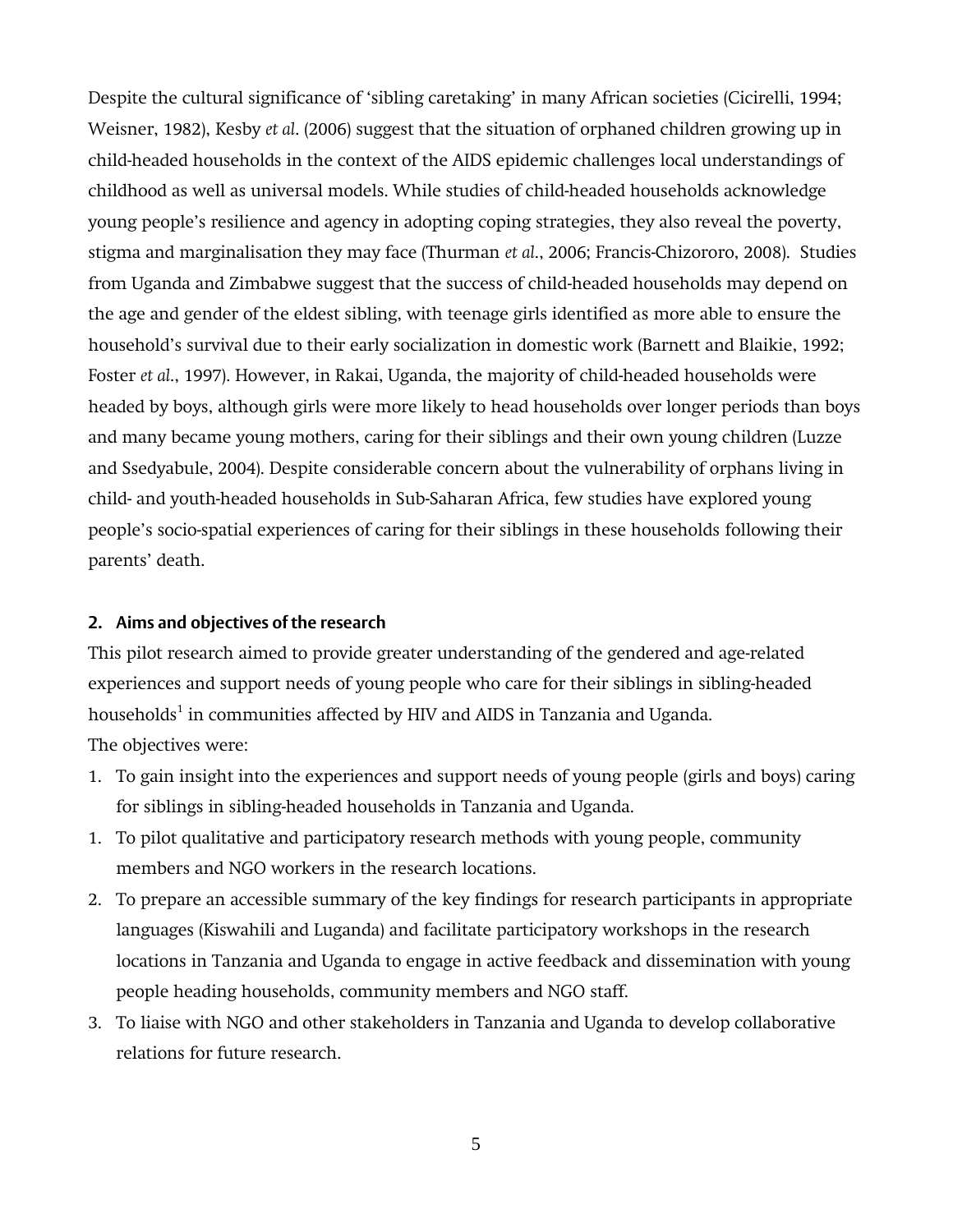## **3. Research methods**

A youth-focused qualitative and participatory methodology was considered most appropriate to gain an in-depth understanding of the perspectives and experiences of this marginalised group of young people, community members and NGO workers supporting them.

### **Phase 1 (2008)**

A small purposive sample of children and young people (aged under 25) who cared for their siblings in sibling-headed households in Tanzania and Uganda were identified through contact with NGOs working in Kampala and Mpigi, Mukono, Wakiso and Luwero districts in Uganda and in Nshamba, Kagera region, Dar es Salaam and Mbeya in Tanzania. The research locations were specifically selected as areas that were severely affected by the HIV and AIDS epidemic and had high levels of orphanhood. Accessible information leaflets were given to young people prior to meeting the researcher. Following negotiation of consent to participate, semi-structured interviews were conducted with:

- 14 young people (9 girls, 5 boys, aged 12 23) from 11 sibling-headed households (the majority headed the household and cared for their younger siblings)
- 15 project workers from 5 organisations.

Focus groups were conducted with a further 15 young people and five community leaders and NGO staff in Tanzania.

### **Phase 2 (2009)**

Following transcription, translation and analysis of the data collected in Phase 1, an accessible summary report was produced in appropriate languages (Kiswahili and Luganda). Six participatory workshops were then held in the three main research locations of Kampala, Nshamba and Mbeya with:

- 33 young people (15 siblings heading households and 18 of their younger siblings)
- $\bullet$ 39 NGO workers and community members.

Young people heading households who had participated in the first phase were invited to participate in a one-day workshop with one or more of their younger siblings. The workshops with young people used participatory diagramming (Kesby, 2000) and focus groups to verify initial findings, further develop understandings of the issues and involve participants in identifying key messages and priorities through the co-production of creative research outputs (art posters and video-recorded drama and music performances). Initial findings and young people's messages were then presented and discussed further in workshops with NGO workers and community members.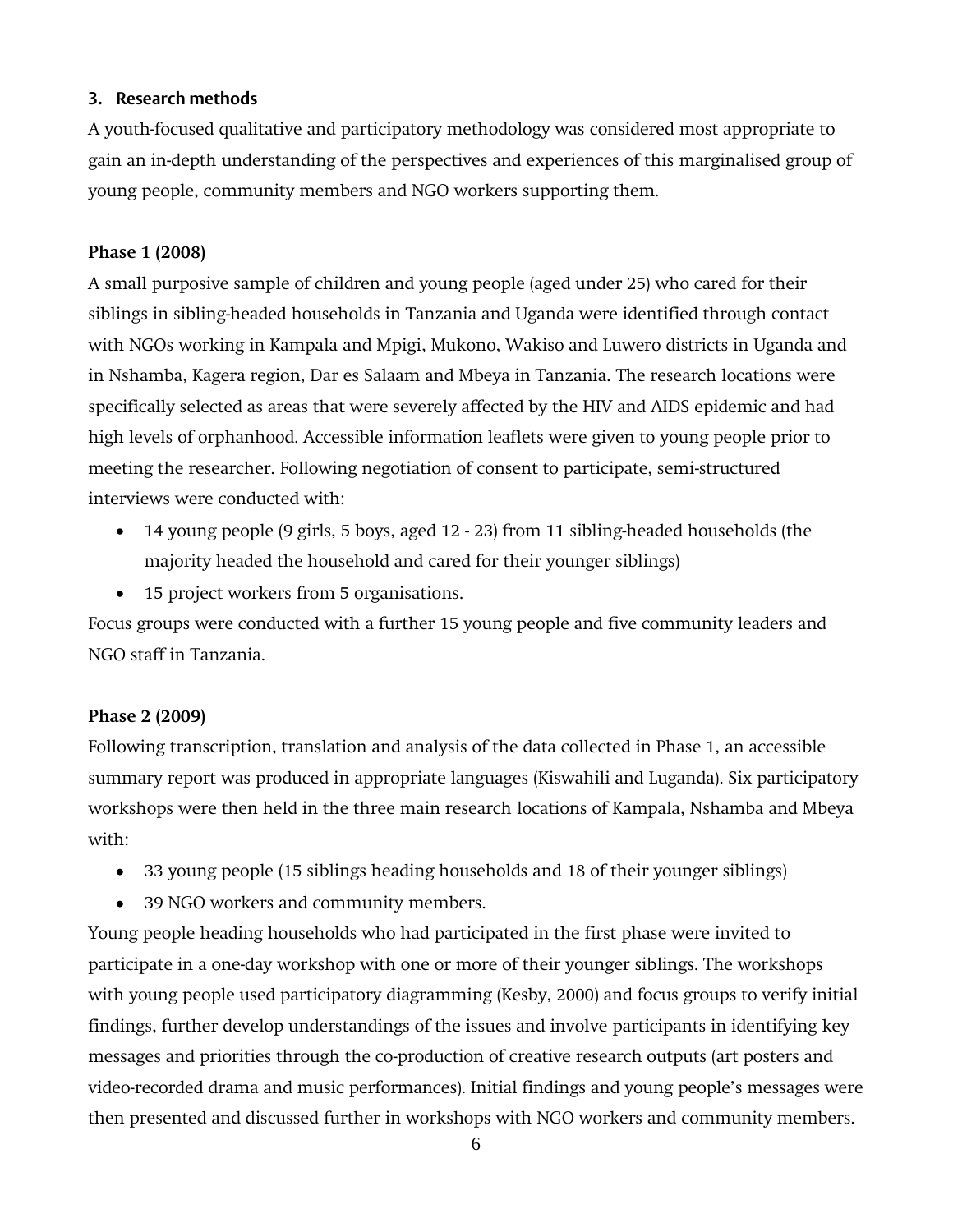All participants received a summary report in Luganda, Kiswahili or English and expense payments to compensate them for their time and contribution to the research process. NGOs received a DVD copy of the young people's video-recorded performances. The project was granted ethical clearance by the University of Reading Research Ethics Committee and the safety and security of the participants and researcher in the collection and storage of the data and dissemination of the findings were of paramount importance throughout the study. All participants' accounts have been anonymised throughout this report and young people provided written consent for photographs to be used in research outputs. This small-scale study does not aim to be representative of young people caring for siblings in child- and youth-headed households in Tanzania and Uganda, but seeks to explore the diversity of experiences of this group of young people. The following sections discuss the key research findings, based on analysis of the empirical data gathered.

### **4. Transitions into caring**

Most young people interviewed said that they started looking after their siblings when they were aged 12-15 years old. Many young people associated the start of their sibling caring responsibilities with their parent's death, which had caused major disruptions in their lives and changes in household composition. Many young people feared that relatives would grab their property and deny their inheritance rights if they moved away and articulated their transition to caring for their siblings in terms of a shared decision to continue living together in their inherited parental home. Some siblings moved to live with relatives after their parent's death, but found that they were mistreated compared to their uncle's or aunt's own children and decided it would be better to look after themselves and move back to the home they inherited from their parents. Some young people who did not have any younger siblings wished to continue living in the house they had inherited and asked for a younger cousin, niece or nephew to live with them, so that they would not be alone.

For some young people, their caring pathways started when a parent started to become ill, gradually providing more intensive nursing care as their health deteriorated. Following their parent's (usually their mother's) death, their caring responsibilities changed as they became the head of the household and continued to care for their siblings, following their parent's wishes that the siblings should stay together and look after each other. Although the young people expressed grief and sadness about losing their parent, they felt that the level of poverty they experienced and their care work for themselves and their siblings was less intensive and time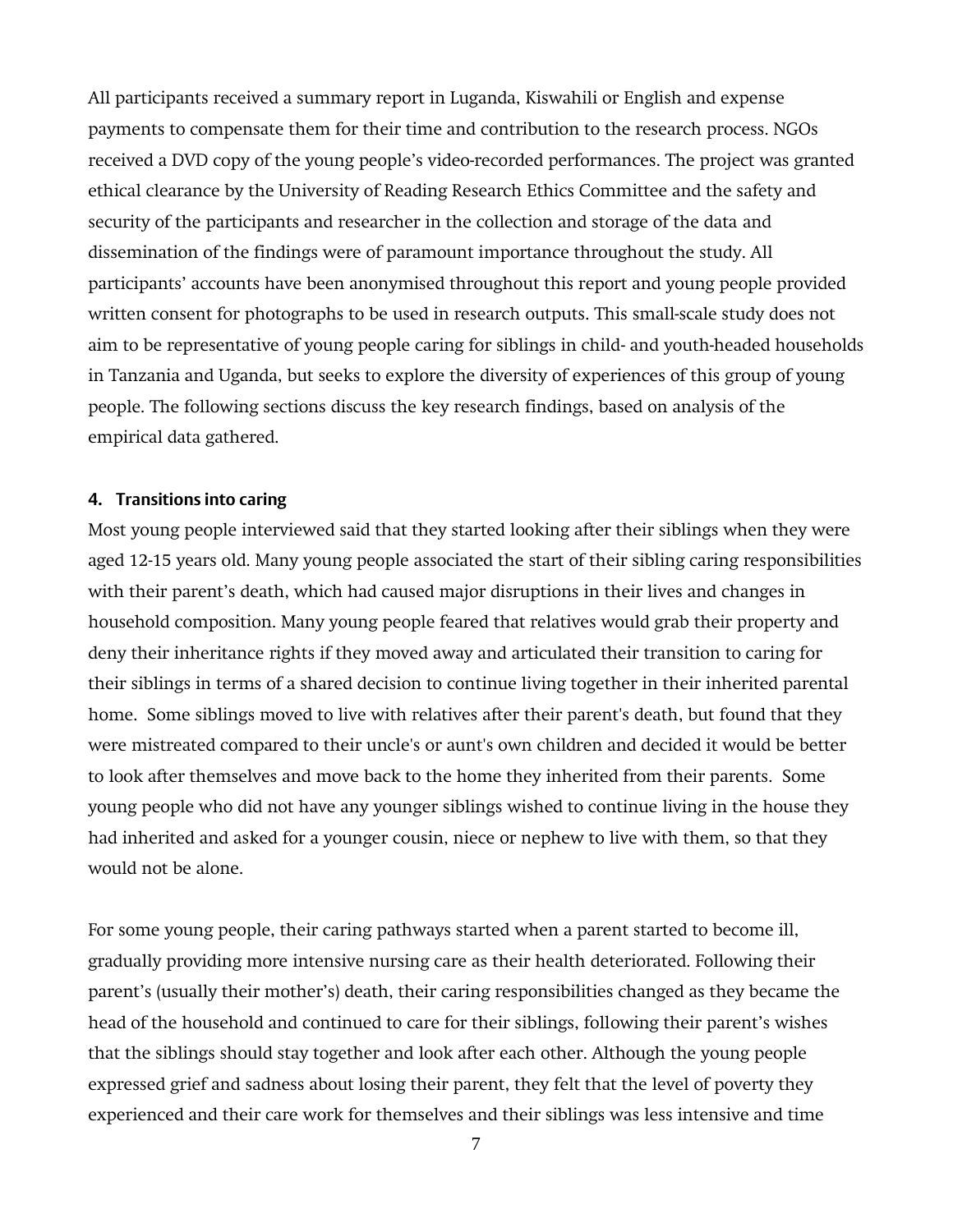consuming than the time when they were providing nursing care for their parent. Young people who were able to access support from NGOs felt that their situation had improved, since the children were being supported in school and received food and health care support following their identification as 'orphans'.

Some young people had started caring for their siblings and heading the household when their parent had become ill and moved to the household of an extended family member to be cared for by relatives there. One young woman (aged 16) who was living alone at the time of the interview had cared for her younger siblings following her mother's death, but they experienced extreme poverty and hunger and their relatives decided to care for the two younger siblings. She continued to live alone in the house she inherited from their mother and received NGO support to continue at secondary school.

# **5. Young people's care work**

Young people undertook a range of activities within and beyond the household to look after themselves and their siblings, which can be categorised under the headings of 'income generation activities', 'household chores', 'child care', 'self care', 'household management' and 'community engagement' as shown in Table 1.

| Table 1: Young people's caring activities in sibling-headed households (see also Evans, in |  |
|--------------------------------------------------------------------------------------------|--|
| press a)                                                                                   |  |

| <b>Caring</b><br>activity           | <b>Examples</b>                                                                                                                                                                                                                                                             |
|-------------------------------------|-----------------------------------------------------------------------------------------------------------------------------------------------------------------------------------------------------------------------------------------------------------------------------|
| Income-<br>generation<br>activities | Cultivating crops and produce for sale, rearing livestock, casual agricultural and<br>construction work, fishing, working in a factory, shop or bar, selling produce,<br>cooked food, charcoal and other goods, domestic work, running errands for<br>neighbours, begging   |
| Household<br>chores                 | Cooking, washing dishes, sweeping, cleaning and tidying, fetching water and<br>firewood, laundry, heating water for baths, shopping, cultivating food for<br>consumption, tending livestock, cutting wood, running errands                                                  |
| Child care                          | Bathing, dressing and washing siblings, getting siblings ready for school,<br>supervision, giving advice and guidance, resolving arguments and conflict between<br>siblings, help with school work, health care when siblings are ill, reminding them<br>to take medication |
| Self care                           | Personal care, taking medication, getting ready for school, private study, developing                                                                                                                                                                                       |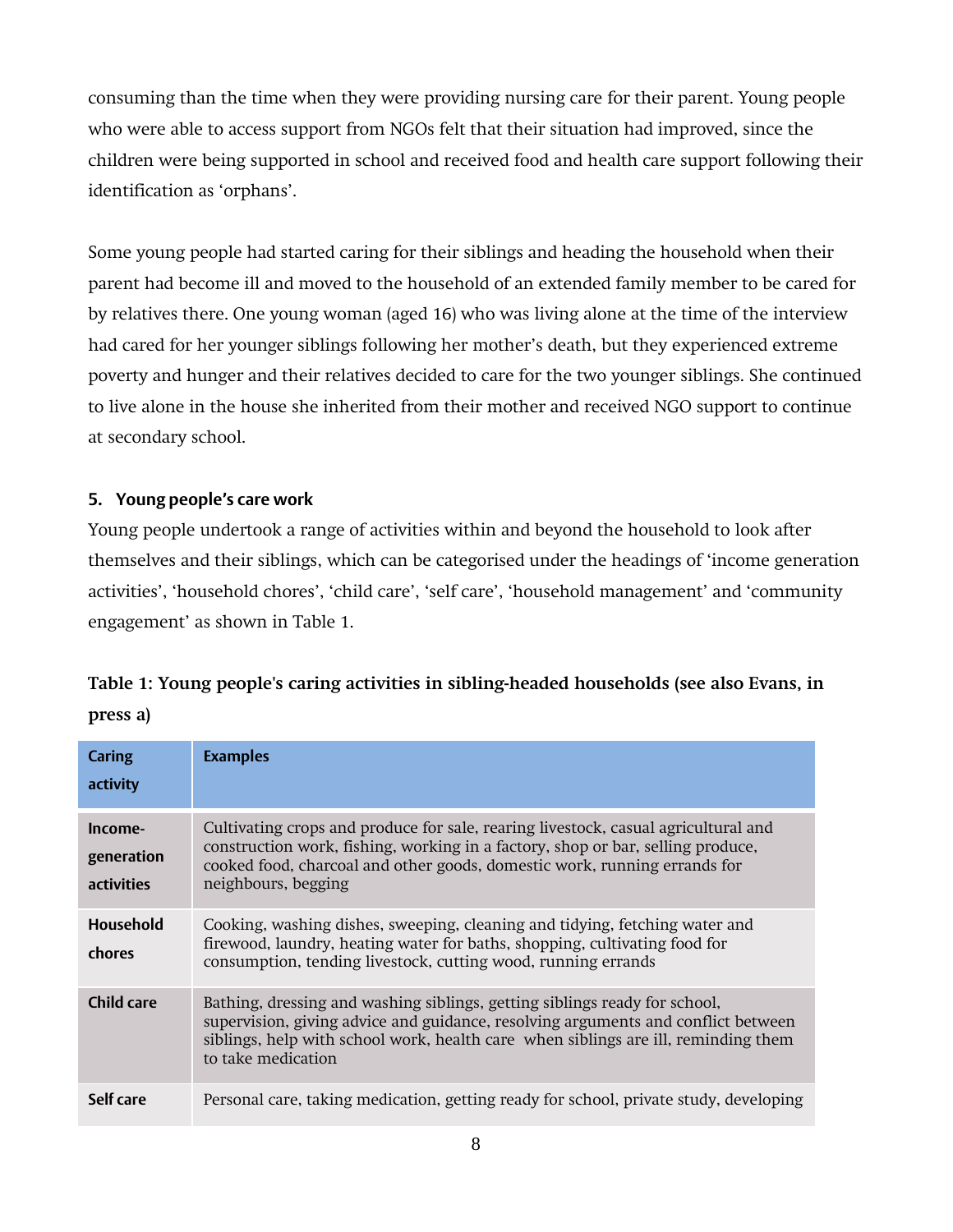|                                | life skills and livelihood strategies etc.                                                                                                                                                                                                                                                        |
|--------------------------------|---------------------------------------------------------------------------------------------------------------------------------------------------------------------------------------------------------------------------------------------------------------------------------------------------|
| <b>Household</b><br>management | Allocating tasks, paying school contributions, organising school/vocational training,<br>budgeting, resolving financial problems, future planning and decision-making                                                                                                                             |
| <b>Community</b><br>engagement | Maintaining social networks, seeking support from and cooperating with relatives,<br>neighbours, friends, NGOs, members of faith community, participating in<br>neighbourhood, school, faith community, youth and NGO meetings, activities and<br>events, playing and spending time with friends. |

In the workshops, young people confirmed the relevance of this framework of the different dimensions of care work they were engaged in and provided more information on the gendered and age-related nature of their daily routines through participating in a bean diagram exercise. Participants indicated the number of hours they spent on the different caring activities each week (1 bean represented 1 hour). Table 2 presents the average number of hours per week participants spent doing each caring activity, based on the collated findings from the workshops in Kampala, Nshamba and Mbeya and disaggregated according to gender and position within the household $^2$ .

| <b>Caring activity</b>                                                    | Average (mean) number of hours per week           |                                                |                                                             |                                                            |
|---------------------------------------------------------------------------|---------------------------------------------------|------------------------------------------------|-------------------------------------------------------------|------------------------------------------------------------|
|                                                                           | Young women<br>and girls<br>heading<br>households | Young men<br>and boys<br>heading<br>households | Younger girls<br>living in sibling-<br>headed<br>households | Younger boys<br>living in sibling-<br>headed<br>households |
| <b>Earning money</b>                                                      | 11                                                | 34                                             | 6                                                           | 5                                                          |
| <b>Household chores</b>                                                   | 21                                                | 19                                             | 22                                                          | 14                                                         |
| <b>Child care</b>                                                         | 27                                                | 31                                             | 3                                                           | 2                                                          |
| Self care                                                                 | 15                                                | 33                                             | 23                                                          | 11                                                         |
| <b>Household management</b>                                               | 26                                                | 19                                             | $\Omega$                                                    |                                                            |
| <b>Community engagement</b>                                               | 11                                                | 16                                             | 11                                                          | 13                                                         |
| <b>Total: average hours per</b><br>week spent on all caring<br>activities | 111                                               | 152                                            | 65                                                          | 46                                                         |

**Table 2:** Average number of hours per week of unpaid care work of young people living in siblingheaded households, by gender and position in household

The research suggests that care work was usually shared between siblings, but girls were often expected to do more domestic tasks than boys. When young men and boys headed the household, they often allocated household tasks to their younger siblings (especially girls) and spent longer engaging in income generation activities to support the family financially. Indeed, Table 2 shows that boys and young men heading households reported that they spent on average 34 hours per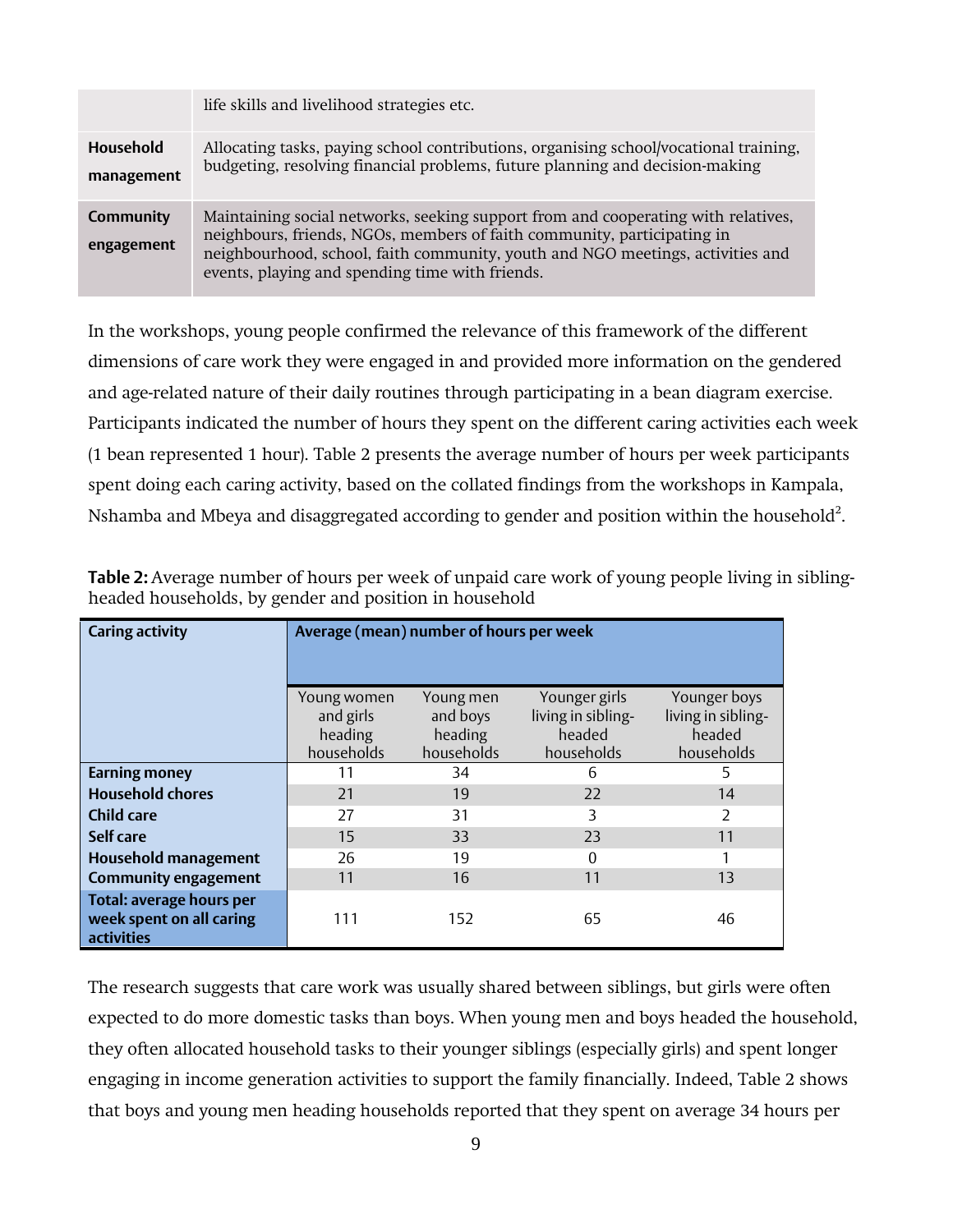week earning money to support the family, while girls and young women heading households in contrast spent much less time (average of 11 hours a week) engaging in income-generation activities, due to gendered constructions of care and inequalities in access to employment opportunities, as previous research in a range of African contexts has shown (Langevang, 2008; Van Blerk, 2008). Young women who were the eldest sibling appeared to find it more difficult to allocate household chores to younger male siblings because of different gendered expectations of the girls' and boys' responsibilities for domestic work and reported spending more time performing household chores and managing the household in comparison to boys and young men heading households.

In terms of age differences between older and younger siblings, the findings in Table 2 suggest that young people heading households have far greater responsibilities for household management, child care and income-generation activities in comparison to their younger siblings. However, younger siblings spent considerable amounts of time undertaking household chores (younger girls reported spending slightly more time than their elder sisters) and self care activities. Young people commented that for younger siblings, the category of community engagement included playing and spending time with friends, which older siblings reported was more limited for themselves; 'community engagement' for them represented time spent seeking support from others and going to church/the mosque. Older and younger boys reported spending longer in community engagement activities outside the household compared to girls, reflecting conventional gender norms about the gendered division of labour within the household and boys' greater spatial mobility and freedom to engage with the wider environment (Katz, 1993; Koda, 2000).

When the data from the three research locations is compared, young men in Uganda reported that they spent particularly long hours earning money in construction, factory or agricultural work or the informal sector (average of 55 hours per week), almost seven times as many hours reported by young women heading households (average of 8 hours per week). Young women heading households in Uganda and Mbeya reported spending longer performing child care than young men and in Mbeya and Nshamba young women spent considerably longer undertaking household chores compared to young men.

Although the sample was very small and cannot be seen as representative of all young people living in sibling-headed households in Tanzania and Uganda, these findings reveal that young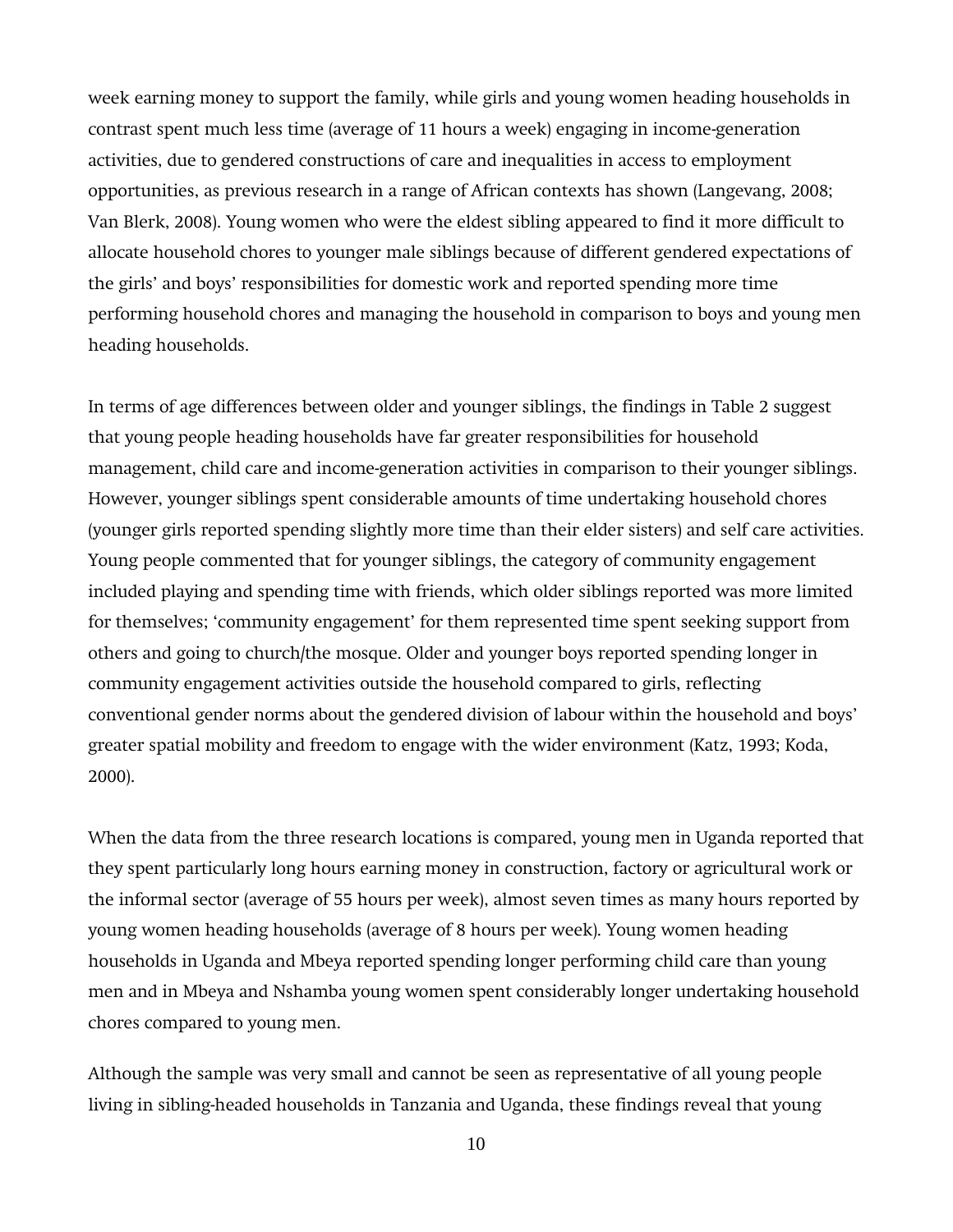people heading households *and* their younger siblings regularly undertake substantial and significant caring tasks. Children's care work in the global South is recognised as being much more intensive and time consuming than in the global North due to disparities in living standards (Evans and Becker, 2009). In particular, household chores in Africa are considerably more time consuming and labour intensive than in the UK and often require physical fitness and strength (*ibid*). In official surveys in the global North<sup>3</sup>, children's (and adults') involvement in 50 or more hours of unpaid care per week is regarded as very substantial caregiving at the high end of the caregiving continuum, while 20-49 hours a week is regarded as substantial and significant (Evans and Becker, 2009; Dearden and Becker, 2004). If only the category of child care is defined as unpaid caregiving, the data in Table 2 suggest that young people heading households have substantial caring responsibilities (27 hours a week for young women and 31 hours a week for young men) and when this is combined with the other activities necessary to sustain households, it is clear that young people heading households (both young women and young men) undertake very substantial care work at the high end of the caregiving continuum. Further research is needed to survey a larger, more representative sample of young people in African countries to gain an understanding of young people's usual time contributions to their households as well as the time contributions of young people who have caring roles in households affected by illness, disability or other difficulties, in order to draw comparisons between the level of care work that young people perform in different contexts.

### **6. Impacts of young people's caring responsibilities on their lives**

### **6.1 Family relationships**

As noted earlier, siblings often shared domestic duties within the home and developed close, loving and interdependent caring relations. Young people who had negative experiences of living with foster relatives enjoyed their freedom and autonomy to manage the household independently of adult control. In the workshops, siblings identified close relationships and freedom to make decisions as positive aspects of living together and looking after themselves, in addition to the highlighting the poverty, lack of basic needs and loneliness they experienced (see Figure 1). Young people heading households said one of the best things about caring was that they got on well with their younger siblings and were respected by them as the eldest sibling who looked after them. However, there were sometimes arguments when younger siblings did not respect the eldest sibling's authority and did not do what they had been asked to do. Young people used different methods to settle arguments and fights with their younger siblings, such as using a cane, talking, advising and guiding them and asking for help from project workers. In the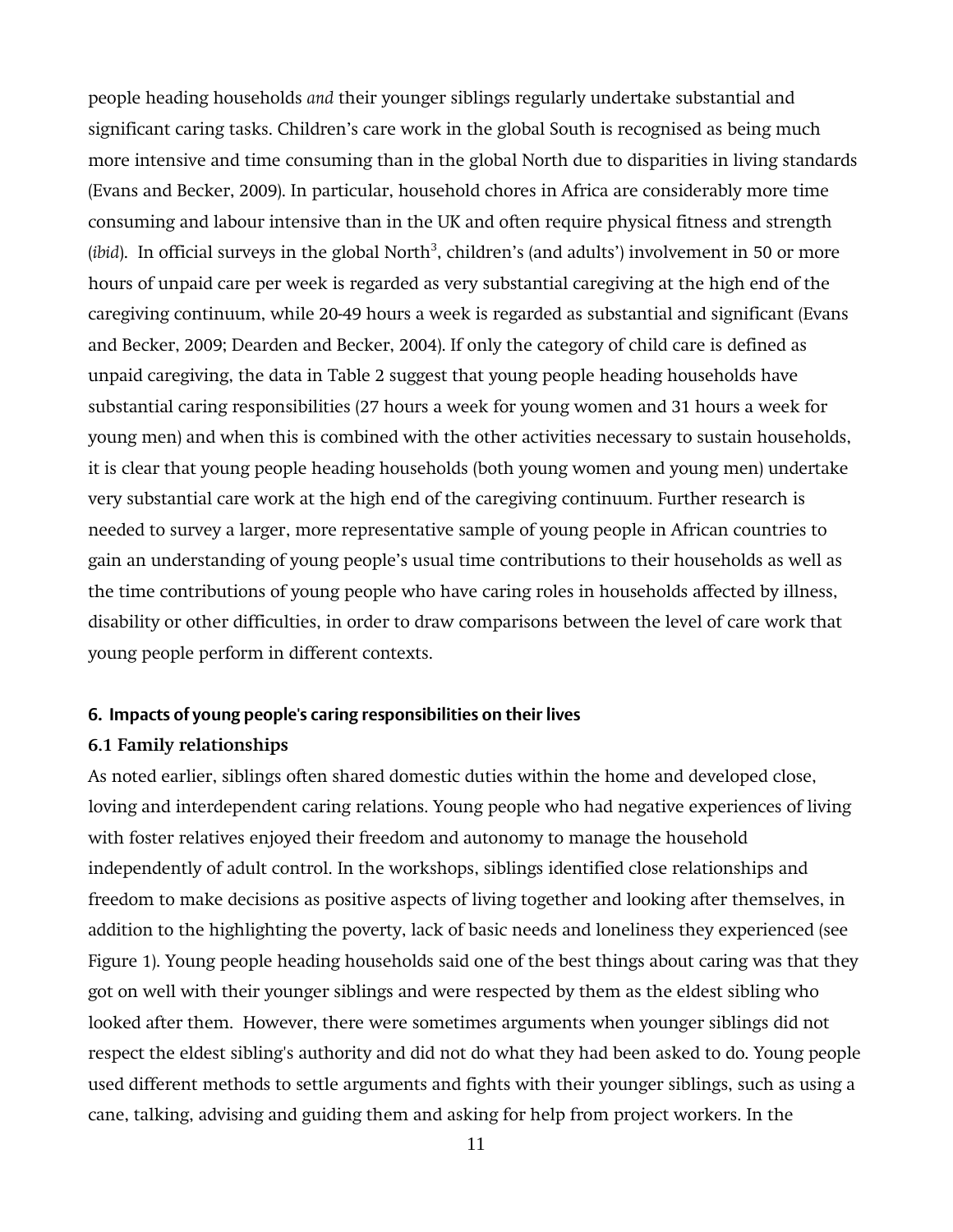workshops, younger siblings commented on both the positive and negative aspects of living with their older siblings: *'We're happy being brought up by our brother/ sister'; 'listening to each other at difficult and happy times";* "We feel bad when we're harassed by our brother or sister"; [we don't like] *'being beaten by brother/ sister without a reason'.* 

**Figure 1:** Young people's life size art poster created in participatory feedback workshops in Mbeya, Tanzania. *'We are happy living together as a family'* (Evans, in press b).





Young people's messages on the poster:



Figure 1a)





(a) *'The benefits of living with my younger siblings. I feel good because we comfort each other about everything. We feel bad when we're harassed. Tumaini<sup>4</sup> , age 19'.*

b) *'I feel lonely when I see my friends being brought up by their parents and then there's me bringing up the family. Victa, 21'.*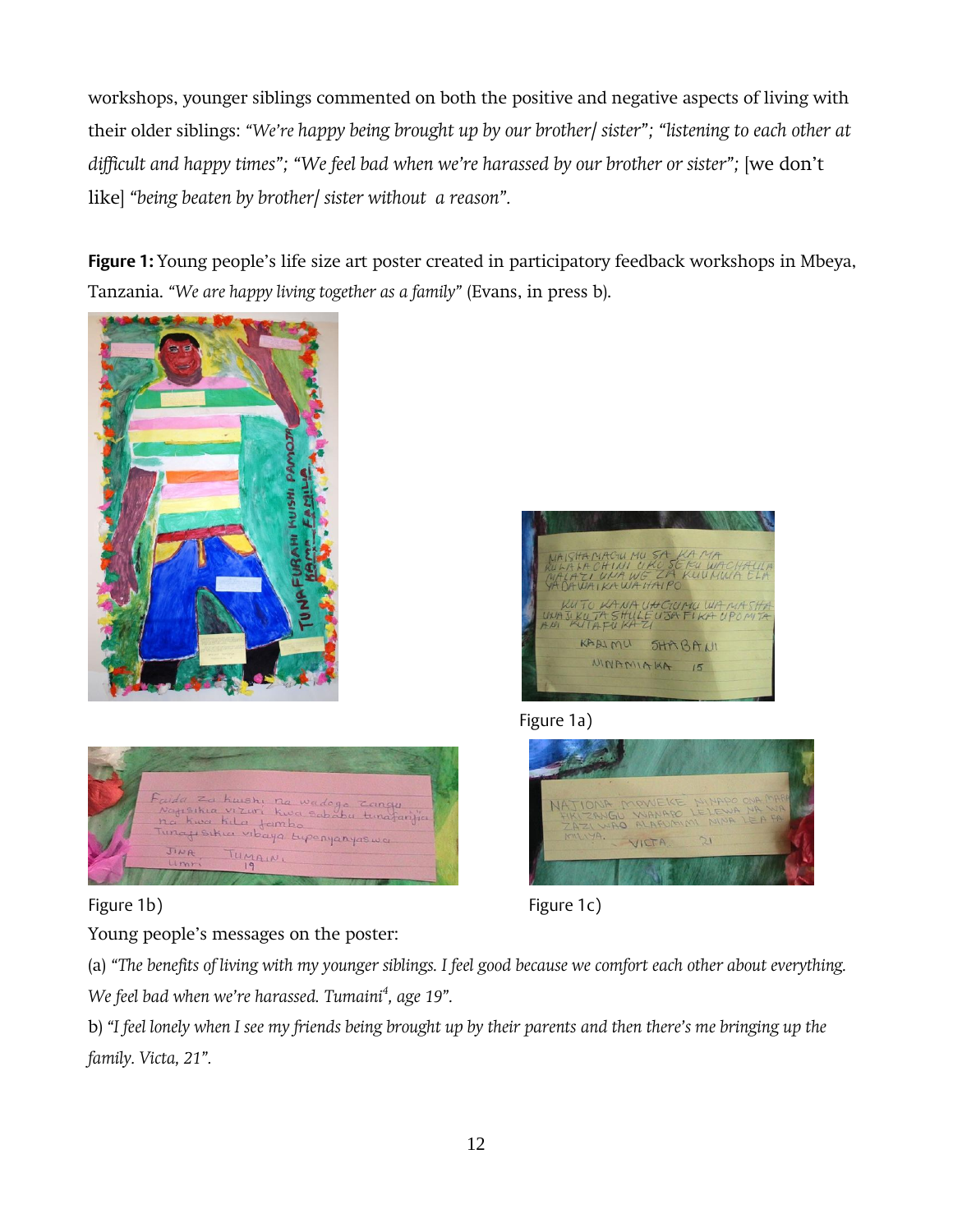c)*'Life is hard, like sleeping on the floor, lacking food, shelter, you can get ill and not have any money for medicine. Because life is so difficult, you find you're not able to go to school, you're on the street looking for work. Karimu, I'm 15'* (Evans, in press b)*.* 

Furthermore, many young people heading households saw themselves as parents or guardians of their younger siblings. As the eldest sibling, they felt a moral responsibility to care for their siblings and were proud of their caring role. Some young men were particularly proud of their role in providing for and protecting the family as the head of the household. Young people thought that they had become more mature and independent because of their caring responsibilities. Project workers also thought that young people gained useful life experience in managing a family, budgeting and making decisions, which helped to prepare them for future family life. However, some young people also expressed an ambivalence about their changed position in the family, as the eldest siblings having to take on a full-time parental caring role while they were still young people, as Juma (Tanzania) commented:

*You see, us, we didn't want to be adults, but we had to be adults because of the things that happened with our parents. We would still like to be able to do the things we used to. To be able to play and laugh with our friends but my life is really a struggle and when I need help, I don't have an adult who I can ask. It's not as though I wanted to live on my own. Any problems that you have, you have to know how to deal with them. I have to be like both mother and father. So in this way I am an adult.*

Some young people sometimes felt overwhelmed by their caring responsibilities, missed their parents and felt that they lacked an adult who they could turn to for advice and guidance. Younger siblings in Nshamba also identified *'a lack of close advisors'* as a negative aspect of their experiences of living in a sibling-headed household. Some project workers saw the lack of a coresident adult relative who could provide love, advice and guidance to children as a key difference between the situation of children caring for parents affected by chronic illness or disability and children caring for their siblings without a co-resident adult (Evans, in press a). Evans and Becker's (2009) research found that close, loving relationships between children and parents/ coresident adults they were caring for represented a key protective factor in reducing the risk of negative outcomes for children with caring responsibilities. Young people heading households and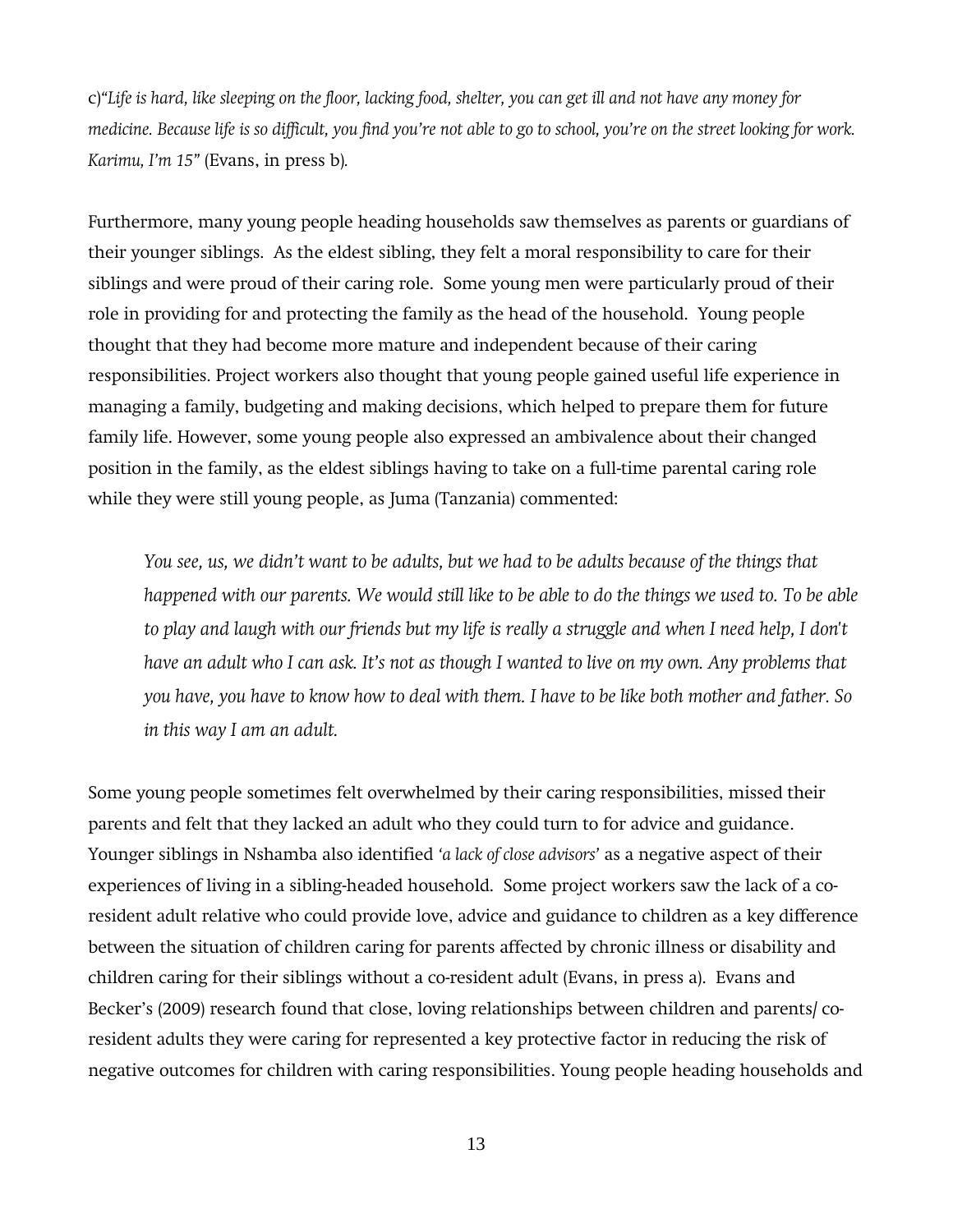their younger siblings who lack a supportive adult figure they can turn to for guidance thus appear to be appear to be particularly vulnerable to negative outcomes.

### **6.2 Education**

Young people in Tanzania who attended school said that their caring responsibilities affected their progress at school. They reported that they often lacked enough time to do their school work and when they arrived at school late, they were punished and missed even more lessons. Young people were often very tired and found it difficult to concentrate at school because they were worrying about caring for their siblings and needing to earn money to support the family. Several young people interviewed in Uganda had not been able to complete their primary or secondary school education because of their caring responsibilities and a lack of money for school fees, resulting in poor educational outcomes which reduced their employment opportunities. Young people in Uganda and Tanzania struggled to pay for their younger siblings' schooling, lacked money for uniforms, school materials, examination fees, school lunches etc. While they found some teachers were helpful, many young people said that teachers did not understand their problems or offer support.

### **6.3 Emotional wellbeing and health**

Young people who received financial help regularly from organisations or relatives and had good relationships with friends and neighbours or other young people in similar situations enjoyed their independence and liked living together with their siblings. All the young people expressed their grief for their parents and missed the love and guidance they provided and as mentioned earlier, sometimes felt lonely and isolated. Younger siblings felt able to turn to their older siblings for emotional support, but older siblings said that they felt unable to share their feelings with their younger siblings, as they did not want to cause them further distress. They also found it difficult to talk to their friends or neighbours about their feelings due to cultural taboos about the public expression of emotions in Tanzania and Uganda (Evans and Thomas, 2009). Siblings heading households identified the management of their emotions as a key aspect they found difficult about their caring responsibilities, writing in the workshop: *'I'm forced to be happy all the time, even though I'm sad'.* 

Several young people had experienced health problems and struggled to pay for medical costs and for transport to hospital when they or their siblings were ill. Many young people were very tired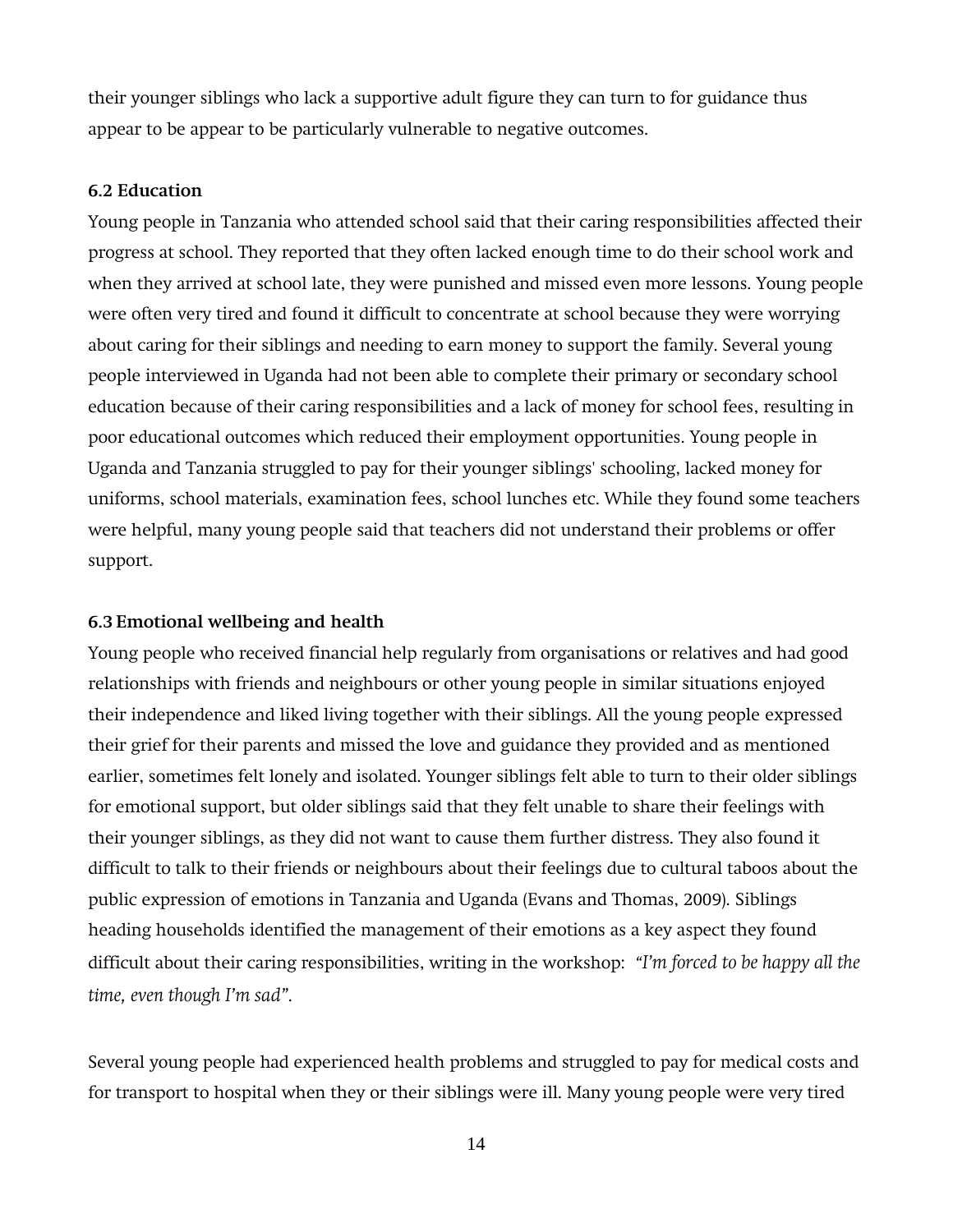and exhausted by their care work and often did not have enough food to eat, usually only eating one meal a day. They often lived in poor quality, overcrowded housing and were exposed to the cold, rain and mosquitoes (see also Figure 1c).

### **6.4 Social lives and involvement in the community**

Young people developed strong social ties with their peers, extended family members, neighbours, faith and community leaders whom they often relied on for material and emotional support. This included helping when young people did not have any food, providing money for medical treatment or school fees and materials and encouragement, advice and protection to young people. Relatives and neighbours also sometimes helped young people with their care work, such as doing some household chores or collecting medicines for them. Young people's friendships with their age mates and other young people in similar situations appeared to be significant in helping them to adapt to their changed role within the household. Peers sometimes helped those heading households with farm work, selling cooked food in the neighbourhood or with household chores and provided advice and encouragement about how to look after their siblings.

However, relatives, peers and neighbours were not always able to help and some young people found it difficult to spend time with their friends because of their caring responsibilities or because they were stigmatised, leading to isolation and loneliness. Indeed, several young people said the worst aspects of their caring responsibilities were feeling lonely and different to their peers: *'I feel lonely when I see my friends being brought up by their parents'* (see also Figure 1b) as well as the stigma and harassment they experienced for 'being poor' and being 'orphans' from neighbours, relatives and others in the community. Several young people were frightened at night by neighbours throwing stones at their house. Relatives sometimes exploited young people and denied their inheritance rights, taking away their land, property and other assets, such as rental income from property they inherited from their parents. People sometimes refused to pay young people for casual work they had completed. Girls and young women said that they were often harassed and pressured to have sexual relationships with men in exchange for food or money. They felt vulnerable to sexual abuse and exploitation and were at risk of unplanned pregnancies and sexually transmitted infections. Project workers thought that young men could be tempted to take drugs and/or drink alcohol and consequently neglect their caring responsibilities towards their siblings. Young men were sometimes viewed with suspicion and could be blamed for theft or for having sexual relationships with married women and be punished by the community. Indeed,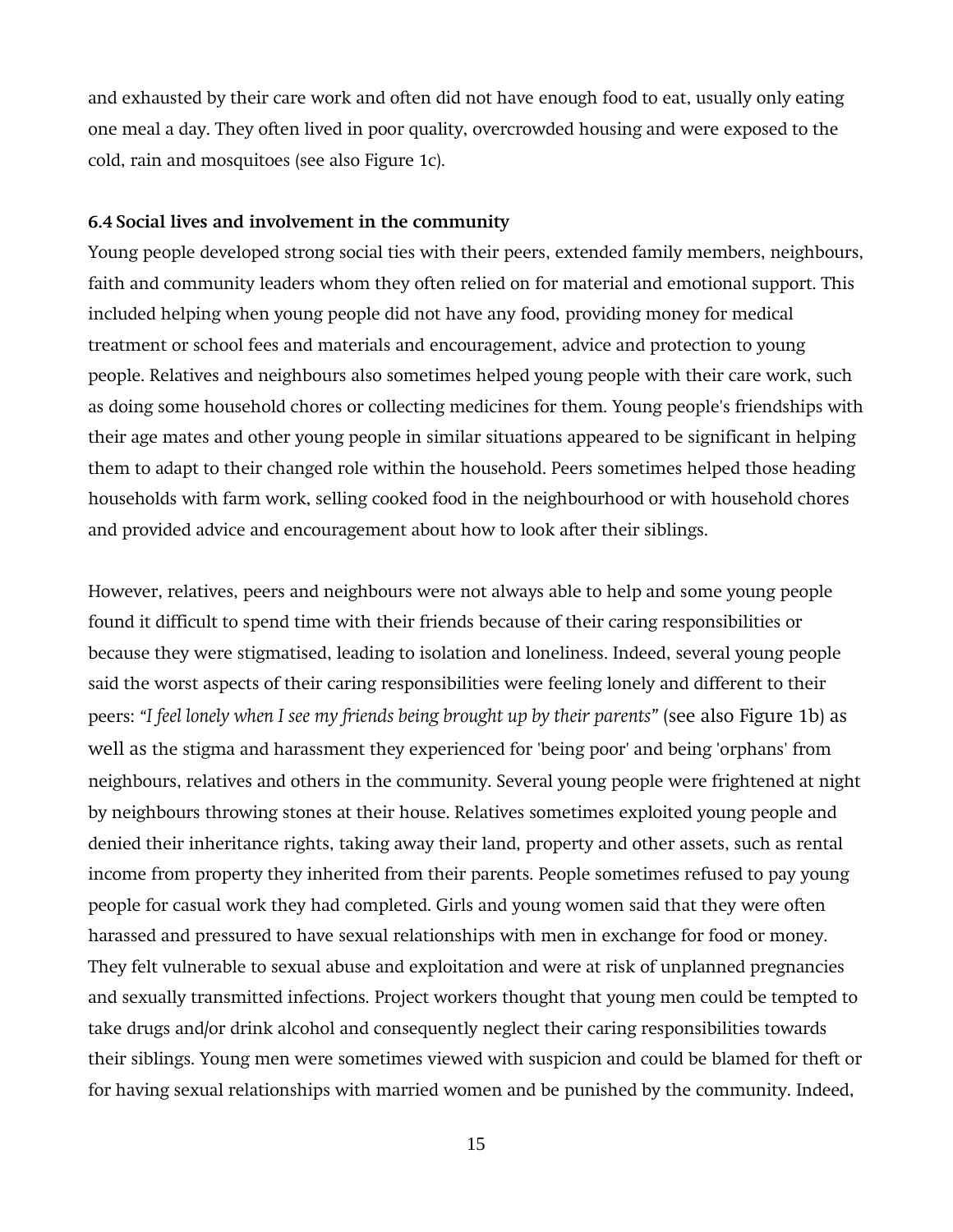young people identified being wrongly accused of causing trouble or damage in the community and having to put up with the judgement as a negative aspect of their caring responsibilities.

### **6.5 Young people's transitions to 'adulthood'**

As noted earlier, many siblings heading households identified themselves as a parent/guardian for their young siblings. They therefore blurred the boundaries between 'childhood' and 'adulthood' by taking on 'adult' roles whilst they were still children and youth and were still treated as such by the community. Focus groups and interviews suggested that marriage continued to be seen as the major marker of adulthood in Tanzania and Uganda. However, marriage could be delayed or become more difficult for young people heading households, especially for young women, because a partner might not be willing for the younger siblings to continue to live with them. In interviews and workshop discussions, young people heading households expressed their commitment to care for their younger siblings until they were grown up and able to look after themselves. However, project workers thought that poverty, lack of outside help and disputes between siblings sometimes led to the break-up of the household. Siblings sometimes separated when they migrated for work in town, to live with other relatives or for their studies. When the eldest sibling migrated for work, studies or marriage, the next eldest sibling usually became the head of the household and assumed primary responsibility for looking after the younger children.

Some young people in Uganda wanted to return to school or study for vocational training so that they could support their siblings better in future. Some were worried about depending too much on others for help and did not have much hope for the future. Some young people in Tanzania who received regular support thought their siblings would be able to manage if they were selected for a boarding school far away and tried to prepare their siblings to live independently. Others who had completed school however suggested that young people's transitions to independent employment might be adversely affected by their caring responsibilities. For example, one young woman ( aged 24) caring for four younger siblings who wanted to set up a small business importing and trading goods over distance said: *'I'm not able to travel far for work for myself because of being afraid to leave them* [her siblings] *on their own'.*

Some young women interviewed had become mothers since they started caring for their siblings and struggled to provide for their siblings as well as their infant, usually without any support from the baby's father. Since they were often unmarried when they gave birth, young mothers heading households were not considered to have made successful transitions to 'adulthood' and were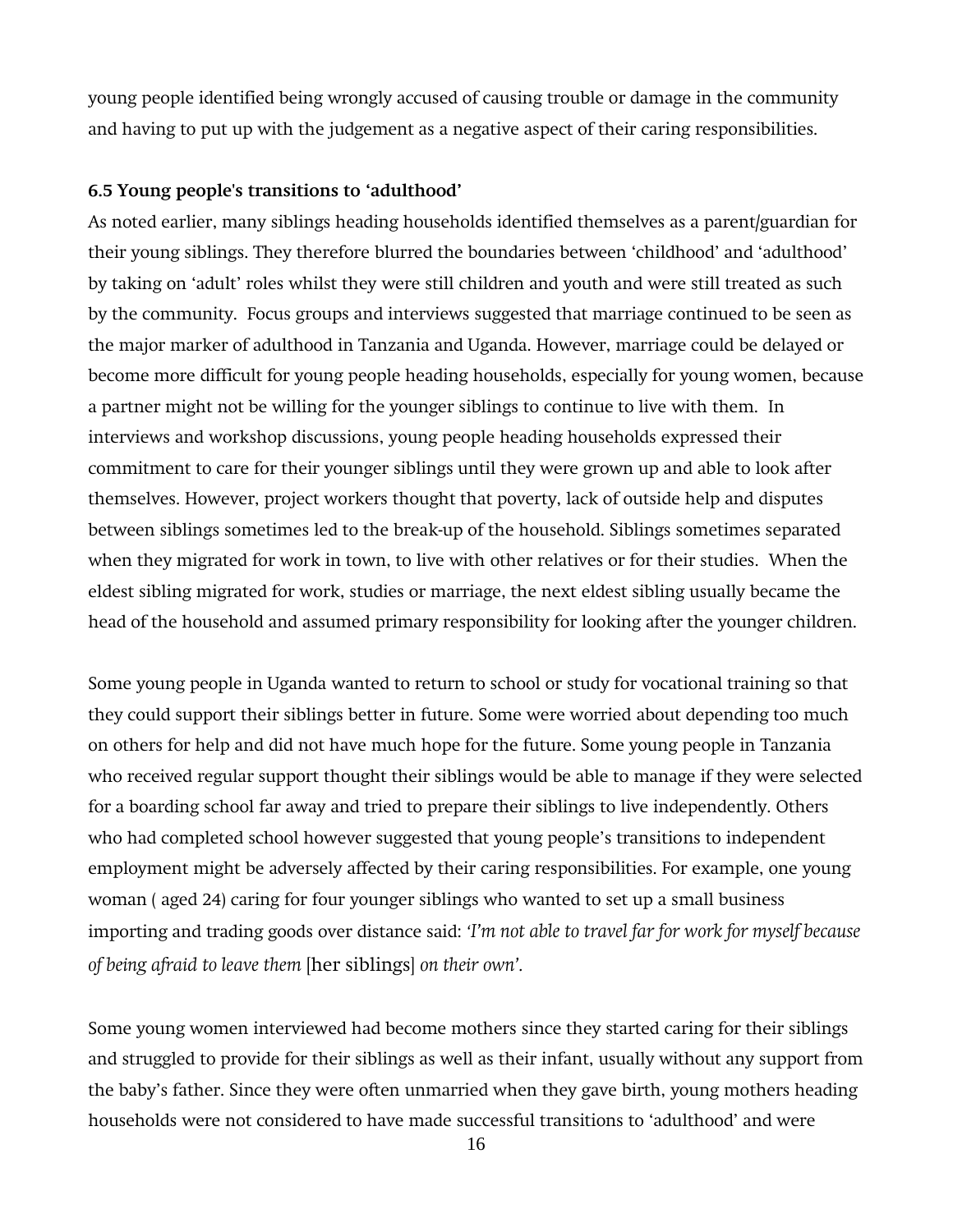further stigmatised. Young mothers were often unable to continue attending school due to negative attitudes of school staff, a lack of childcare facilities and poverty. However, one young woman who cared for her five year old daughter and three younger siblings had been able to return to secondary school with the support of an NGO in Tanzania.

The experiences of young people who were 18 or over involved in the research also highlighted the contradictory situation young people heading households may face when they reach the threshold of 18 years of age, since according to international development discourses and interventions, they are no longer considered dependent 'orphans' in need of support (Evans, in press b). Community members suggested that siblings heading households aged 18 or over may be considered to qualify for continued assistance only if the orphaned siblings they were caring for were aged under 18 and/or if the sibling heading the household was still attending school.

### **7. Support from non-governmental organisations**

The non-governmental organisations involved in the study in Tanzania and Uganda provided young people with a range of services and support (although young people rarely received all of these services), including food, regular cash support, school fees, uniforms and materials, health care, emotional support, peer support clubs, life skills and vocational training, self-defence clubs, capital for income-generation projects, community volunteer schemes. Young people saw this support as crucial in helping them to care for their siblings and live independently. Young people reported that in general, they developed relationships of trust with project workers and felt able to talk to them about problems and ask their advice. Some organisations thought that it was important to provide training and opportunities for young people to develop life skills, so that they did not miss out on the teaching their parents would have provided about community values, personal hygiene and sexuality, sustaining their farm and developing other livelihoods. Young people appeared to value such opportunities for life skills training and commented that, alongside encouragement from peers in similar situations, this helped them to adapt to living independently in a sibling-headed household.

Several project workers interviewed thought it was better to support young people to continue to live together in their own home rather than for young people to live with relatives because of the difficulties children could experience in foster households and the fact that the property and assets they had inherited from their parent could be taken away by relatives. Project workers thought that girls were more vulnerable to sexual abuse than boys and that younger children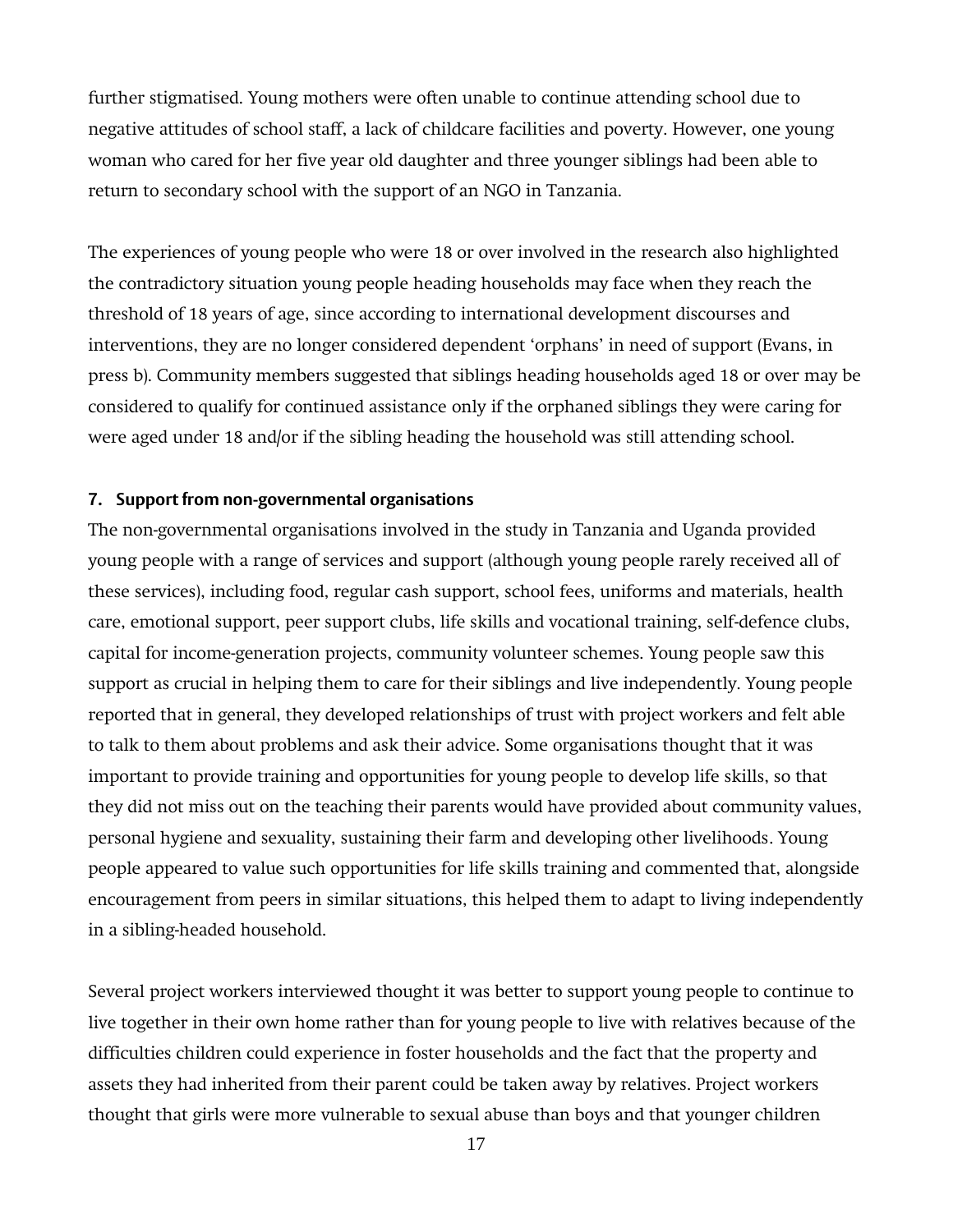looking after themselves needed more care and closer supervision than older children. However, organisations were not able to provide all the support that young people needed. In Uganda, organisations had very limited means to help young people caring for their siblings in child- and youth-headed households. Project workers thought that raising awareness about young people's circumstances and involving the community more would help to ensure that young people were supported in their caring roles.

### **8. Young people's support needs and priorities for action**

In individual interviews, young people identified a range of material and emotional needs and in the workshops, they collectively ranked these in order of importance. Table 3 shows the ranked needs they identified from the three research locations. Young people saw addressing their basic needs for food, good housing, health care, schooling, bedding and financial support as crucial, before other priorities could be addressed, such as employment and obtaining a regular income or emotional support. In Kampala, Nshamba and Mbeya, young people all saw adequate food as the number one priority, with good housing and health care following closely.

Young people in Tanzania ranked educational support higher than young people in Uganda, which is likely to reflect the fact that many of the Tanzanian young people were being supported by NGOs to attend school at the time of the research and had high educational aspirations. In contrast, Ugandan young people ranked emotional support ('someone to talk to'), information and guidance above financial support, regular income and schooling, which perhaps reveals the relative isolation and low educational outcomes of the young people interviewed in Uganda, who had received very little material or educational support from NGOs. Young people in Mbeya saw capital for income generation activities such as rearing livestock, agricultural inputs and other small business activities as well as life skills training as more important than their peers in the other research locations. This difference in priorities may be related to the older age of participants heading households in Mbeya, since several young people had completed their schooling and were more focused on developing livelihood strategies.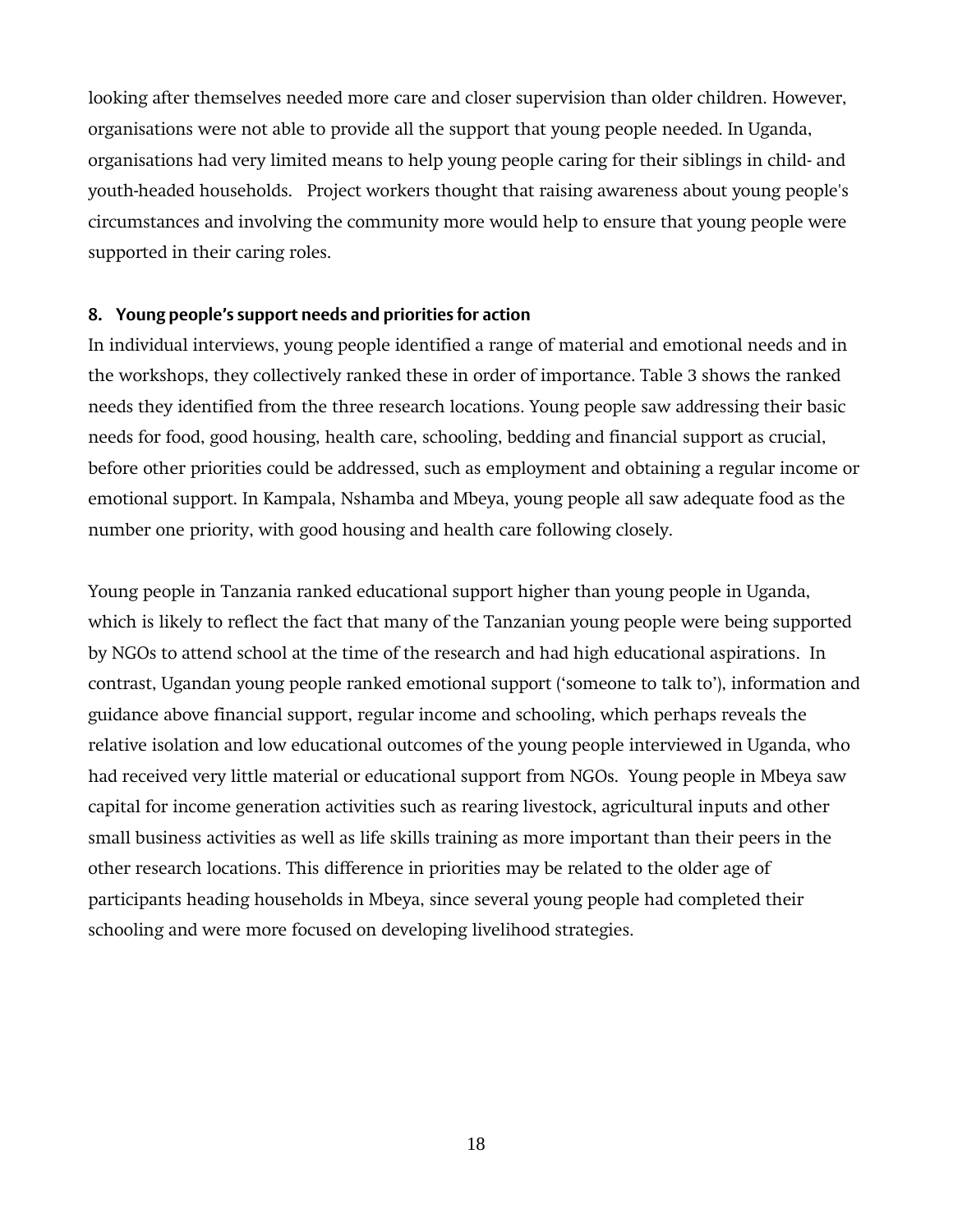**Table 3:** Needs identified by young people living in sibling-headed households, ranked in order of importance to the young people across the three research locations

| Young people's needs, ranked in<br>order of importance |                                  |  |
|--------------------------------------------------------|----------------------------------|--|
| 1.                                                     | Food                             |  |
| 2.                                                     | Good place to live               |  |
|                                                        | 3. Health care                   |  |
|                                                        | 4. School fees and materials     |  |
| 5.                                                     | Bedding                          |  |
| 6.                                                     | Financial support                |  |
| 7.                                                     | Employment and regular<br>income |  |
| 8.                                                     | Someone to talk to               |  |
| 9.                                                     | Information and guidance         |  |
|                                                        | Capital for income generation    |  |

10. Life skills training

rights of orphaned children.

In the workshops, young people identified 'property grabbing' and harassment as key issues about which they wished to raise awareness in their locality. In Kampala and Mbeya, young people developed drama stories about orphaned children whose inheritance rights were denied, in one instance, by neighbours who claimed that the children's parents had sold their land to them before their death, forging a land deed agreement, and in the other, by an aunt who used corporal punishment and verbal abuse to chase the children out of the house. The drama from Kampala showed the young people seeking legal help from the local council chairperson, who considered the case and upheld young people's inheritance rights, arranging for the neighbours to be arrested by the police. Both drama stories and the song performed in Nshamba included messages and priorities for action about how they would like the community to respect them and safeguard the

Young people appeared to value the opportunity to share their experiences with their peers, as the evaluation feedback gathered at the end of the workshops, demonstrates: *'I liked doing the drama because it's short but it can be easily understood and teaches people'* (Mbeya); *'Things I liked: We shared ideas about how to bring up our younger siblings and gain more experience'*(Nshamba); *'I have had fun with different friends, like sharing ideas, music, dancing and drama'* (Kampala). Aspects young people felt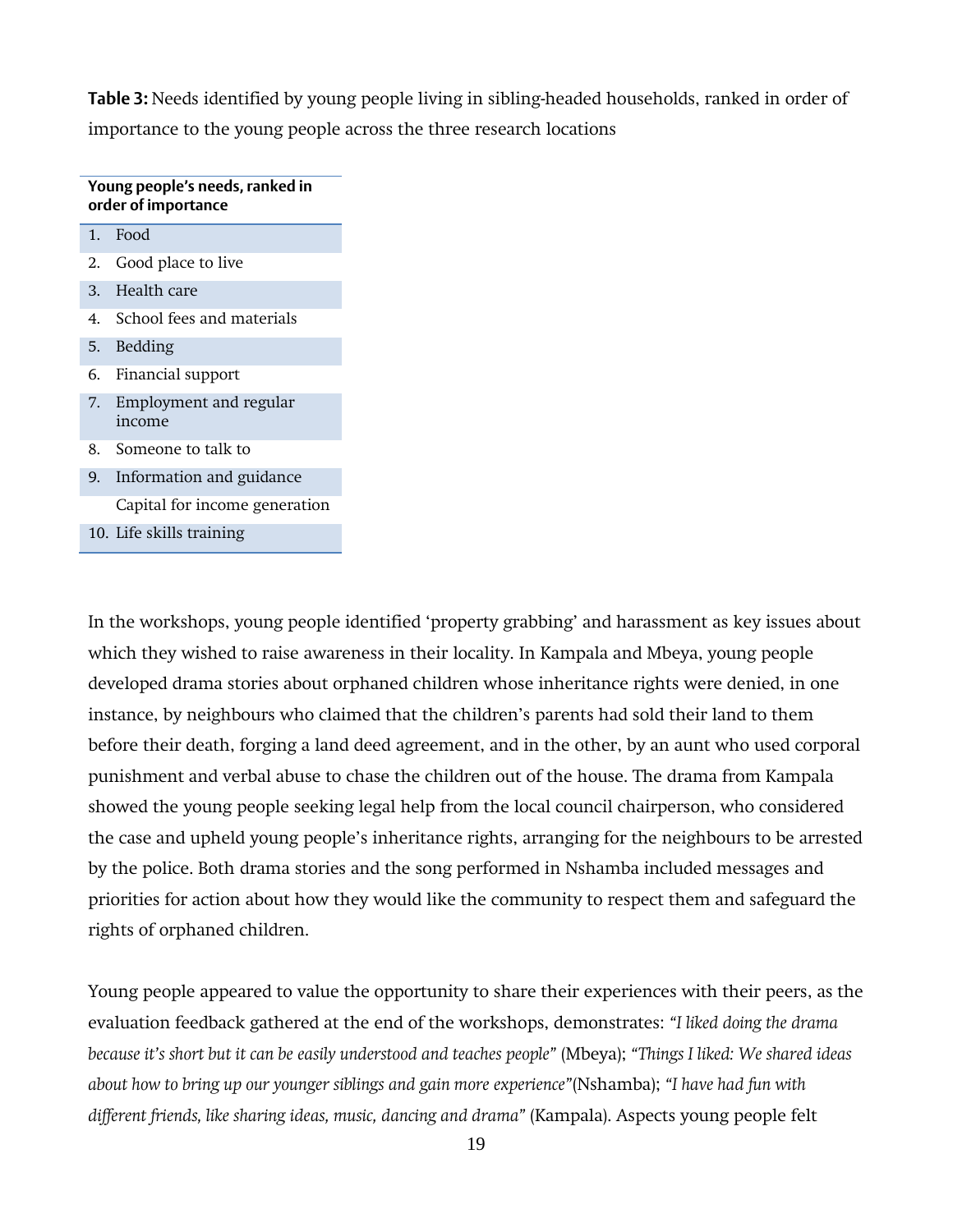could be improved concerned providing them with more guidance on how to deal with difficulties and for their priorities and needs to be met by NGOs. Young people's engagement with the drama, art and music activities as a way of disseminating the research findings and presenting their key messages and priorities for action to policymakers, practitioners and community members reveals the potential of safe spaces such as youth-led support groups for young people to collectively challenge their low social status and raise awareness about the problems they face within the community. The value of such opportunities for peer support and the collective mobilisation of marginalised groups is also reflected in the experiences of professionals and young people participating in child- and youth-led interventions with orphans and young carers and peer support groups of people living with HIV in Tanzania and other communities affected by HIV and AIDS in Africa (Madoerin, 2008; Evans and Becker, 2009; Save the Children, 2010).

Following the presentation of research findings and young people's messages and priorities, the workshops with NGO staff and community members discussed a number of ways to improve support for young people living in sibling-headed households and reduce the difficulties they face. As Table 4 shows, suggestions included advocacy work and greater coordination of efforts between policymakers, schools, community and faith leaders, governmental and non-governmental organisations to ensure that the most vulnerable children are identified and supported, as well as proposing a range of ways of addressing the material and emotional needs of young people caring for siblings and safeguarding their rights at local and national levels.

**Table 4: NGO and community members' suggestions for ways to improve support and address the difficulties faced by young people caring for their siblings in sibling-headed households** 

| How can support for<br>young people caring for<br>their siblings in sibling-<br>headed households be<br>improved? | NGO and community suggestions, based on workshop discussions in Kampala,<br><b>Nshamba and Mbeya</b>                                                                                                                                                                                                |  |
|-------------------------------------------------------------------------------------------------------------------|-----------------------------------------------------------------------------------------------------------------------------------------------------------------------------------------------------------------------------------------------------------------------------------------------------|--|
| <b>Support to continue</b><br>young people's<br>education                                                         | Involve family and community in identifying needs and problems<br>$\bullet$<br>facing children<br>Mobilise community to support children and share information<br>$\bullet$<br>between schools, local leaders and committees, faith communities,<br>governmental and non-governmental organisations |  |
|                                                                                                                   | Provide assistance with school fees, uniform, materials, transport for<br>$\bullet$<br>children who live far from school, food at home and school<br>Pool resources between NGOs and community donations to schools to                                                                              |  |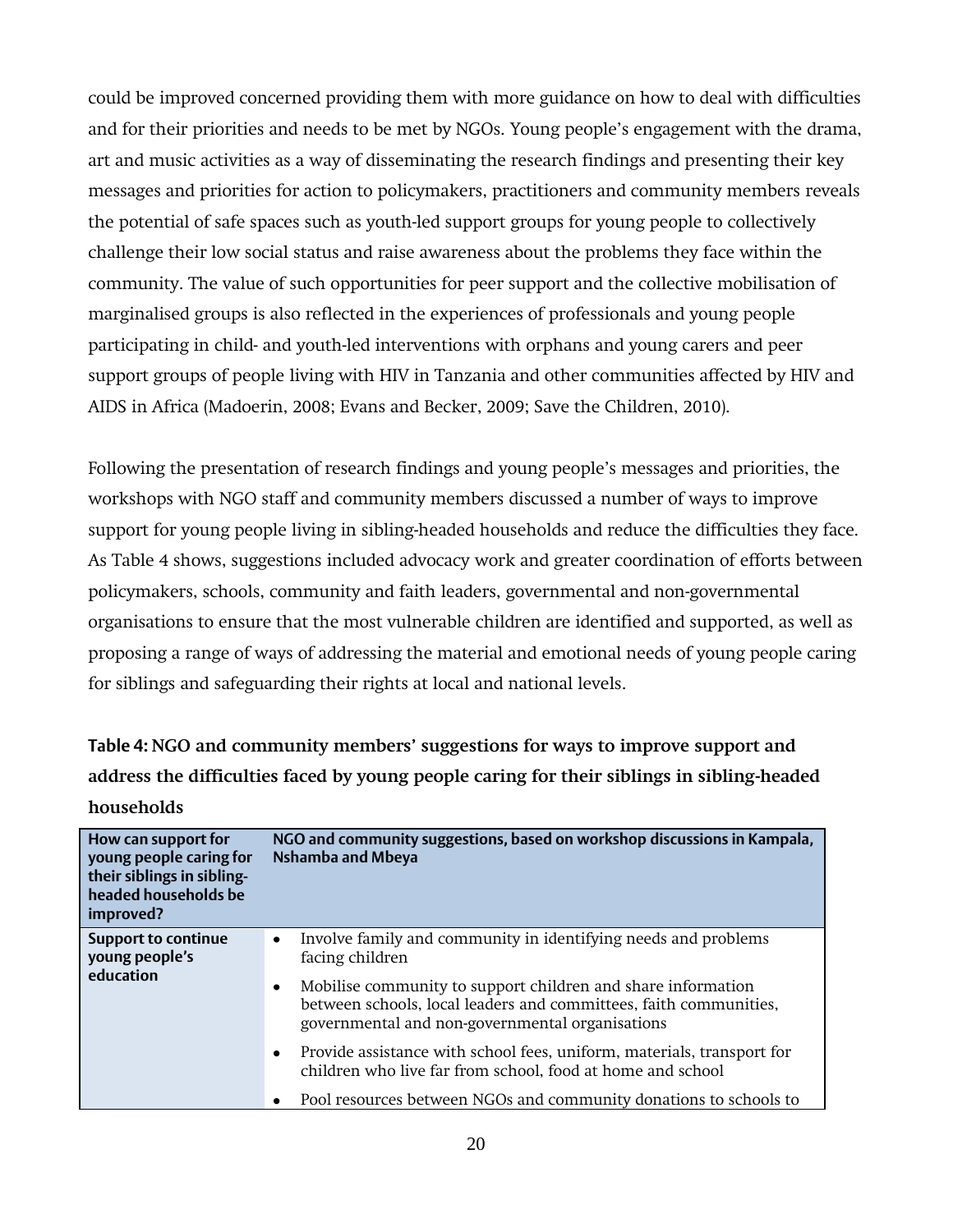|                                                            | meet the needs of the most vulnerable children                                                                                                                                                                                                    |
|------------------------------------------------------------|---------------------------------------------------------------------------------------------------------------------------------------------------------------------------------------------------------------------------------------------------|
|                                                            | Government to improve education policies and implementation to<br>٠<br>ensure the most vulnerable children can access education                                                                                                                   |
|                                                            | Motivate and encourage children to attend school, provide psycho-social<br>٠<br>support, love and care                                                                                                                                            |
|                                                            | Children's peer support groups<br>٠                                                                                                                                                                                                               |
|                                                            | Sensitisation, education and advocacy about the rights of children with<br>٠<br>caring responsibilities.                                                                                                                                          |
| <b>Emotional support and</b><br>guidance and ways to       | Offer psycho-social support within the community - be close to<br>$\bullet$<br>children, show them love and care, give them advice and guidance                                                                                                   |
| reduce stigma and<br>harassment young<br>people experience | Give young people space and freedom to talk and express their views<br>٠<br>and listen to them                                                                                                                                                    |
|                                                            | Start children's clubs and involve young people in play, sports, drama,<br>٠<br>music and other fun activities with their peers                                                                                                                   |
|                                                            | Increase efforts to sensitise community about the rights and<br>$\bullet$<br>responsibilities of children, not to stigmatise or ostracise young people,<br>not to reprimand them without good reason and treat them the same<br>as other children |
|                                                            | Support children to secure the property they inherited from their<br>٠<br>parents and use existing policies to safeguard their rights                                                                                                             |
|                                                            | Visit children regularly at school and at home to provide<br>٠<br>encouragement and advice                                                                                                                                                        |
|                                                            | Involve young people in local celebrations and events<br>٠                                                                                                                                                                                        |
|                                                            | Encourage parents to appoint a guardian to care for children before<br>٠<br>they pass away, identify other relatives who can help to support the<br>family                                                                                        |
|                                                            | Identify 'mother' and 'father' role models in community who children<br>٠<br>can approach for advice and comfort                                                                                                                                  |
|                                                            | Encourage people to be open and test for HIV                                                                                                                                                                                                      |
| <b>Opportunities to</b>                                    | Advocacy programmes with policymakers, schools etc.<br>$\bullet$                                                                                                                                                                                  |
| develop life skills and<br>training in livelihoods         | Identify the most vulnerable children, recognise their needs and ensure<br>$\bullet$<br>support reaches those it is intended to                                                                                                                   |
|                                                            | Assess young people's own and other resources available to them<br>٠                                                                                                                                                                              |
|                                                            | Provide informal education in life skills eg. how to express their<br>$\bullet$<br>emotions, avoid bad peer groups                                                                                                                                |
|                                                            | Community leaders, groups and individuals to provide informal<br>٠<br>education and skills training and support in acquiring life skills and<br>livelihood strategies                                                                             |
|                                                            | Establish low cost vocational training centres.<br>٠                                                                                                                                                                                              |

NGO workers and community members also identified a range of barriers to developing services and support for young people living in sibling-headed households and ways that these could be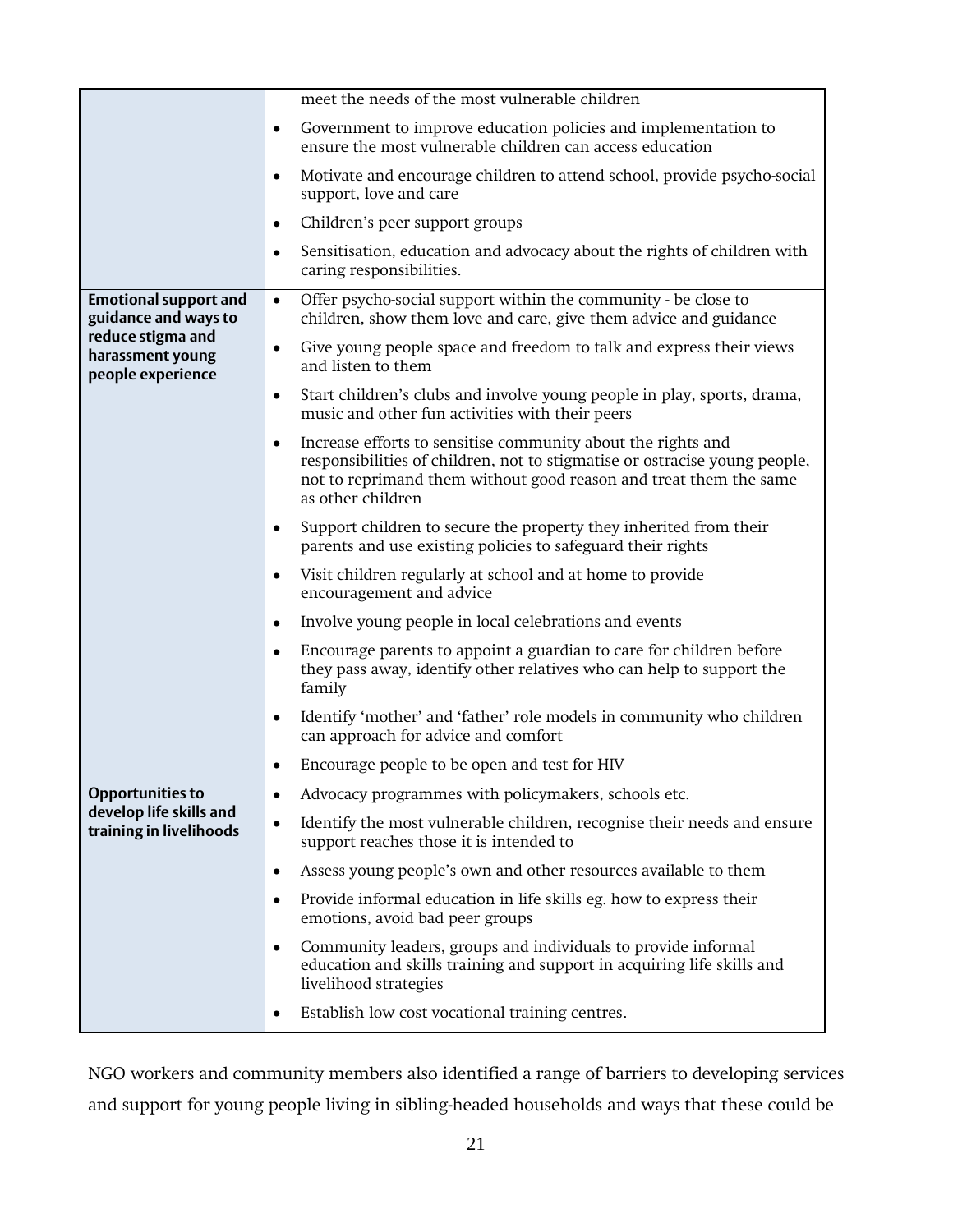reduced. As Table 5 shows, these focus on issues related to constraints on the resources and capacity of organisations and communities, limited awareness and recognition of the problems and support needs of young people heading households and the siblings they care for and difficulties in implementing policies and programmes at the local and national levels.

|                                                      | <b>Barriers to developing services and</b><br>support                                                                                                                                                                                                                                                                                                                                                                                  | Ways that barriers can be reduced                                                                                                                                                                                                                                                   |
|------------------------------------------------------|----------------------------------------------------------------------------------------------------------------------------------------------------------------------------------------------------------------------------------------------------------------------------------------------------------------------------------------------------------------------------------------------------------------------------------------|-------------------------------------------------------------------------------------------------------------------------------------------------------------------------------------------------------------------------------------------------------------------------------------|
| <b>Resources and</b><br>capacity                     | Low income and lack of resources<br>within the community                                                                                                                                                                                                                                                                                                                                                                               | Mobilise resources locally and<br>internationally                                                                                                                                                                                                                                   |
|                                                      | Lack of capacity within organisations<br>Over-reliance on donors and lack of<br>sustainability                                                                                                                                                                                                                                                                                                                                         | Build capacity of programme<br>implementers<br>Develop sustainable programmes that use<br>local resources rather than reliance on<br>external support                                                                                                                               |
| <b>Awareness and</b><br>recognition of<br>the issues | Limited understanding among<br>teachers, community members about<br>young people's problems and how to<br>support them<br>Stigma and discrimination<br>Young people's voices not listened to                                                                                                                                                                                                                                           | Educate, sensitise and mobilise<br>community and schools to provide<br>support for children and participate in<br>programmes<br>Involve young people at every stage and<br>listen to their views                                                                                    |
| Implementation                                       | Communication problems among<br>committee members, NGOs etc.<br>How to identify the needs of the most<br>vulnerable and target support without<br>causing resentment and isolation<br>Lack of implementation of policies eg.<br>Universal Primary Education, lack of<br>monitoring and evaluation<br>Embezzlement and wastefulness of<br>some organisations and community<br>leaders, aid not reaching the most<br>vulnerable children | Develop plans to coordinate efforts<br>between children, government, NGOs<br>and community groups<br>Information sharing with all stakeholders<br>about policies, implementation and<br>monitoring<br>Systems and policies to check<br>embezzlement and monitor provision of<br>aid |

**Table 5: NGO and community members' views of barriers to developing services and support for young people in sibling-headed households and the ways these barriers can be reduced**

# **9. Conclusions**

This research suggests that a complex range of factors influences the formation and sustainability of sibling-headed households affected by AIDS in Tanzania and Uganda, including sibling birth order, changes in household composition and migration; cultural expectations of sibling care and parents' wishes for siblings to stay together after their death; access to formal and informal resources and assets, which may differ between rural and urban areas; the need to resist adult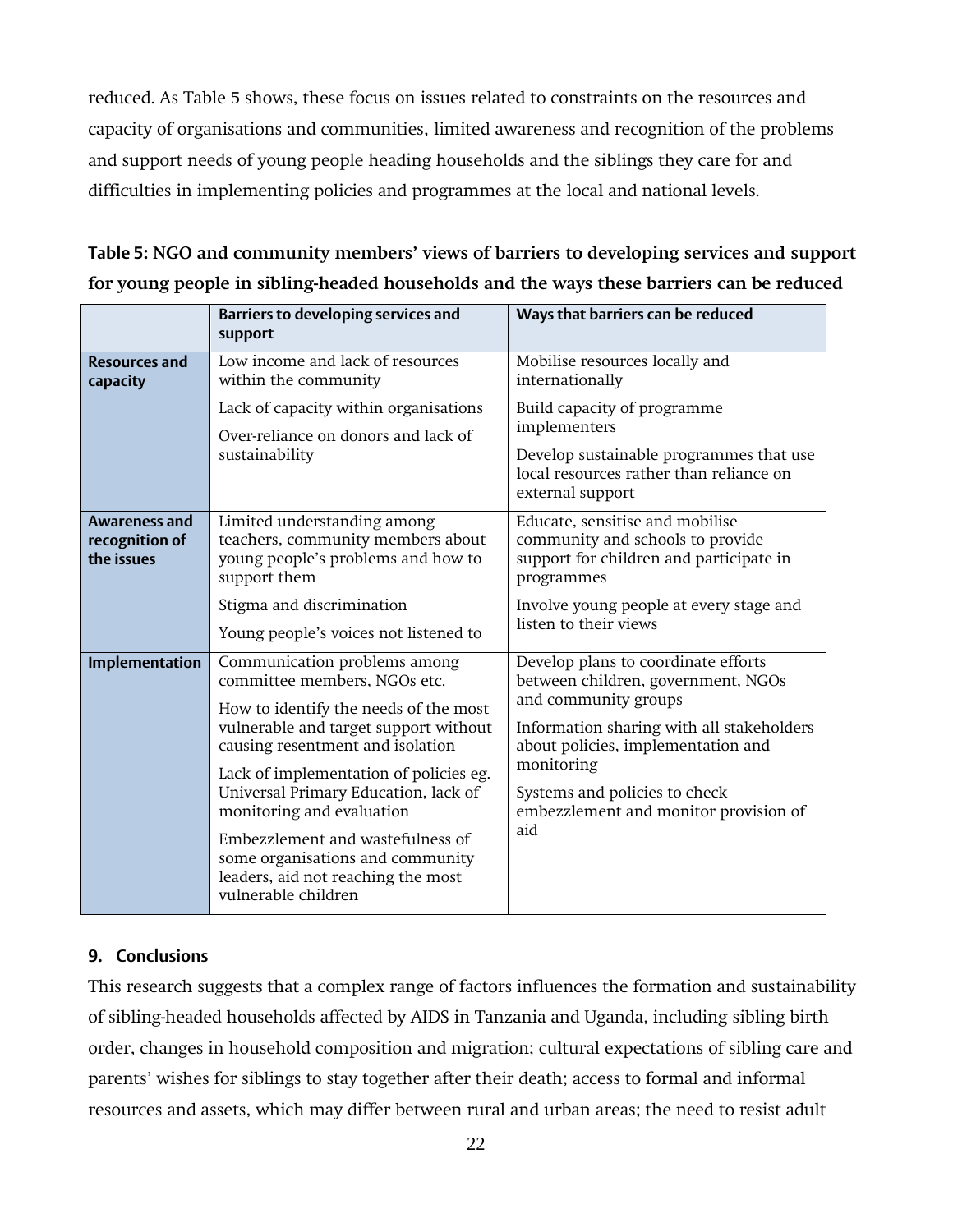exploitation and abuse of siblings' inheritance rights and the desire to develop a more autonomous space living with siblings in their inherited parental home. Young people caring for their siblings without a co-resident adult blur the boundaries between 'childhood' and 'adulthood', taking on 'adult' or 'parental' roles while they still considered themselves children and young people and were regarded as such by the wider community (Evans, in press b). Young people show considerable resilience and competencies in caring for their younger siblings, developing interdependent caring relationships within the household and sharing household chores, incomegeneration activities and other responsibilities, often according to conventional gendered and agerelated hierarchies. However, their ability to exert control over their lives was often undermined by poverty, stigmatisation and wider processes of exclusion. While young people expressed long term commitments to caring for their siblings, this could have detrimental impacts on their education, emotional wellbeing and health, their social lives and involvement in the community and their transitions to adulthood. Their experiences also highlighted the arbitrary nature of strict age-based definitions of 'orphanhood' specified in international development interventions and the difficulties young people heading households may face if they lose access to NGO support when they reach the threshold of 18 years of age.

Young people saw meeting their basic needs for food, a good place to live, health care and schooling as crucial before their priorities for employment and a regular income, emotional support, information and guidance, capital and life skills training could be met. They identified the denial of their inheritance rights to property and other assets and the harassment and stigma they experienced by relatives, neighbours and others in the community as key issues about they wished to raise awareness within their locality and among policymakers and practitioners. The research suggests that meeting young people's basic needs, listening to young people's views, fostering the development of peer support and relationships of trust with supportive adults, awareness-raising and advocacy could help to safeguard the rights of young people living in sibling-headed households. The challenge for policymakers, practitioners, researchers and communities is to confront the stigma and marginalisation young people living in sibling-headed households may face and tackle barriers to the development and implementation of services and support for this group of young people at the local, national and global levels.

### **Notes**

1. Studies use different definitions of child- and youth-headed/ sibling-headed households, including Foster *et al*.'s distinction between 'unaccompanied' and 'accompanied' child-headed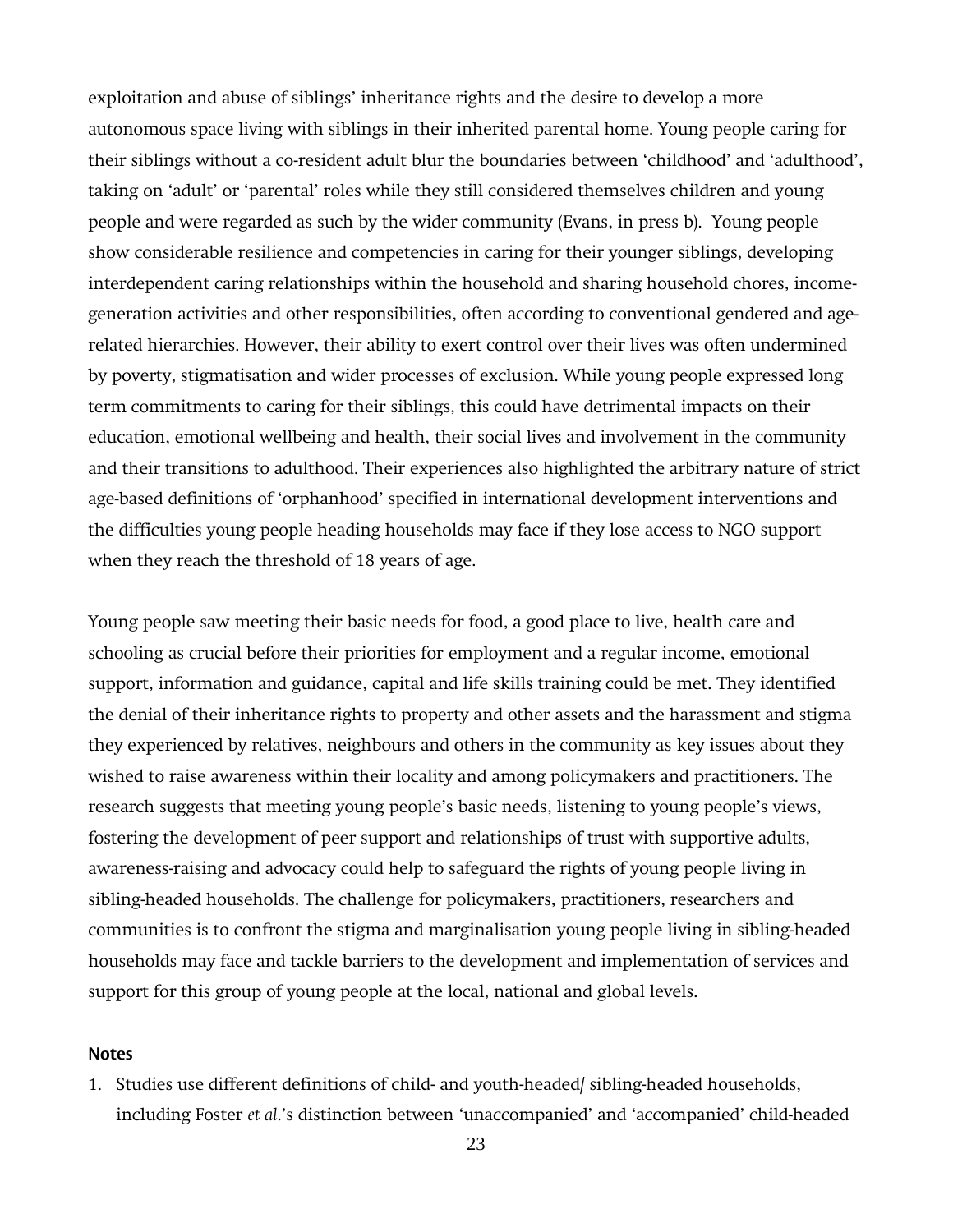households; 'unaccompanied' child-headed households are defined as those where there were no adults present, in comparison to those where adults were present, but the adults were sick, disabled or elderly and considered to have little or no responsibility for the day-to-day running of the household ('accompanied'). This research focuses on children and young people who live in households headed by a sibling, who is aged up to 25 years of age, without a co-resident adult relative aged 25 or over. These households are referred to as 'sibling-headed households'.

- 2. This data on the number of hours spent undertaking different caring activities is presented with an awareness of the potential problems of self-reported time-use data in terms of gendered and age-related differences in perceptions of use of time and the valuing of different activities. Furthermore, these time allocations cannot be seen as representative of young people heading households, since the pilot research was based on a very small sample. The differences between younger and older siblings' perceptions of the amount of time they spend undertaking different activities in a typical week is nevertheless revealing.
- 3. For example, the 2001 UK Census included the question: 'Do you look after, or give any help or support to family members, friends, neighbours or others because of: physical or mental illhealth or disability or problems related to old age? Do *not* count anything you do as part of your paid employment: a) no. Time spent in a typical week: b) 1-19 hours a week. c) 20-49 hours a week. d) 50+ hours a week' (www.statistics.gov.uk/census2001/pdfs/engh1.pdf).
- 4. Young people were asked to choose pseudonyms when writing their messages in order to protect their identities.

### **This report should be cited as:**

Evans, R. (2010) *The Experiences and Priorities of Young People who Care for their Siblings in Tanzania and Uganda,* Research Report, Reading, UK: School of Human and Environmental Sciences, University of Reading (available from [http://www.reading.ac.uk/ges/Aboutus/Staff/r-evans.aspx\)](http://www.reading.ac.uk/ges/Aboutus/Staff/r-evans.aspx)

# **The findings of this research are discussed in more depth in the following publications:**

Evans, R. (in press) 'We are managing our own lives…': Life transitions and care in siblingheaded households affected by AIDS in Tanzania and Uganda', *Area*, DOI: 10.1111/j.1475- 4762.2010.00954.x,<http://www3.interscience.wiley.com/journal/123341976/abstract>

Evans, R. (in press) 'Children's caring roles and responsibilities within the family in Africa', *Geography Compass,* [www.blackwell-compass.com/subject/geography/section\\_home?section=geco](http://www.blackwell-compass.com/subject/geography/section_home?section=geco-development)[development](http://www.blackwell-compass.com/subject/geography/section_home?section=geco-development)

Evans, R. and Day, C. (forthcoming) 'Conceptualising stigma, gender and generational inequalities in asset inheritance and the intergenerational transmission of poverty for women with HIV and young people with caring responsibilities', Chronic Poverty Research Centre Working Paper, [www.chronicpoverty.org](http://www.chronicpoverty.org/)

### **For further information, please contact:**

Sciences, University of Reading, Whiteknights, PO Box 227, Reading RG6 6AB, UK. Email: Dr. Ruth Evans, Geography and Environmental Science, School of Human and Environmental [R.Evans@reading.ac.uk](mailto:R.Evans@reading.ac.uk)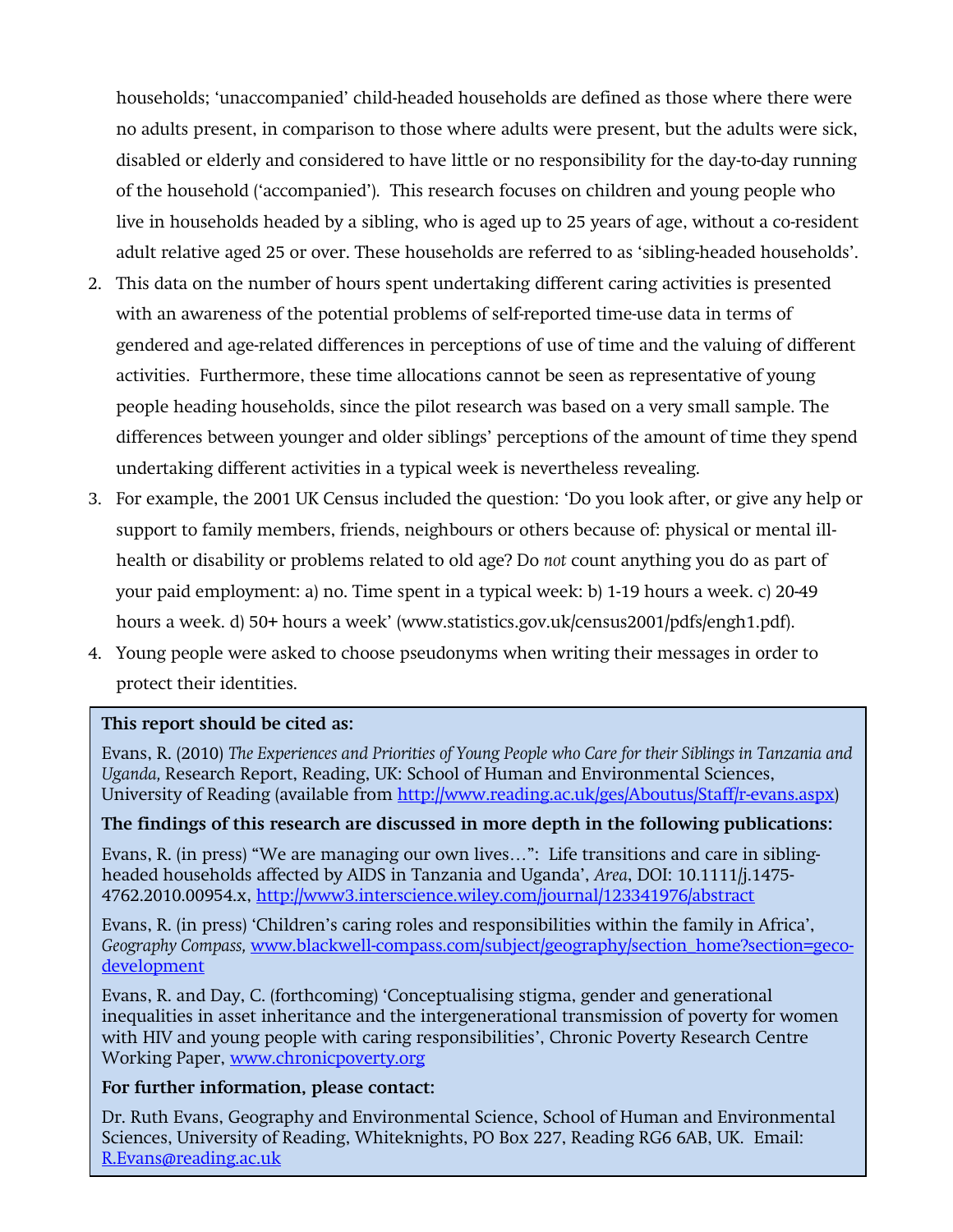# **References**

Barnett, T. and Blaikie, P. (1992) *AIDS in Africa: Its present and future impact,* Belhaven, London

Bicego G Rutstein S and Johnson K (2003) 'Dimensions of the emerging orphan crisis in sub-Saharan Africa', *Social Science and Medicine,* 56: 1235-47.

Dearden, C. and Becker, S. (2004) *Young Carers in the UK: The 2004 Report.* London: Carers UK.

Evans, R. (2005) 'Social networks, migration and care in Tanzania: caregivers' and children's resilience in coping with HIV/ AIDS', *Journal of Children and Poverty,* 11(2) 111-129.

Evans, R. (in press a) 'Children's caring roles and responsibilities within the family in Africa', *Geography Compass.*

Evans, R. (in press b) 'We are managing our own lives…': Life transitions and care in siblingheaded households affected by AIDS in Tanzania and Uganda', *Area*, DOI: 10.1111/j.1475- 4762.2010.00954.x

Evans, R. and Becker, S. (2009) *Children Caring for Parents with HIV and AIDS: Global Issues and Policy Responses,* The Policy Press: Bristol.

Evans, R. and Thomas, F. (2009) 'Emotional interactions and an ethic of care: caring relations in families affected by HIV and AIDS', *Emotions, Space and Society* 2, pp.111-119.

Foster, G., Makufa, C., Drew, R. and Kralovec, E. (1997) 'Factors leading to the establishment of child-headed households: the case of Zimbabwe', *Health Transition Review*, *Supplement* 2 7 155-68.

Foster, G. and Williamson, J. (2000) 'A review of current literature of the impact of HIV/AIDS on children in Sub-Saharan Africa', *AIDS* 14(3) S275-S284.

Francis-Chizororo, M. (2008) *The formation, constitution and social dynamics of orphaned child-headed households in rural Zimbabwe in the era of HIV/AIDS pandemic,* Unpublished PhD thesis School of Geography and Geosciences University of St. Andrews, Scotland. [Online]. Retrieved on 28th January 2010 from https://research-repository.st-andrews.ac.uk

Katz, C. (1993) Growing circles/ closing circles: Limits on the spaces of knowing in rural Sudan and US cities. In Katz, C. and Monk, J., (eds.) *Full Circles: Geographies of Women over the Life Course.* London: Routledge, pp.88-106.

Kesby, M. (2000) 'Participatory diagramming: deploying qualitative methods through an action research epistemology', *Area* 32(4) 423-435.

Kesby, M., Gwanzura-Ottemoller, F., and Chizororo, M. (2006) 'Theorising *other,* 'other childhoods': issues emerging from work on HIV in urban and rural Zimbabwe', *Children's Geographies,* 4(2) 185- 202.

Koda, B. (2000) 'Democratisation of social relations at the household level: The participation of children and youth in Tanzania', in Creighton, C. and Omari, C.K., (eds.) *Gender, Family and Work in Tanzania.* Aldershot: Ashgate, pp.237-65*.*

Langevang, T. (2008) ''We are managing!' Uncertain paths to respectable adulthoods in Accra Ghana', *Geoforum,* 39: 2039-2047.

Luzze, F. and Ssedyabule, D. (2004) *The Nature of Child-Headed Households in Rakai District, Uganda* Lutheran World Federation.

MHSW (Ministry of Health and Social Welfare) (2006) *The Costed MVC Action Plan 2006-2010,* Ministry of Health and Social Welfare, Government of Tanzania, Family Health International and USAID, Dar es Salaam.